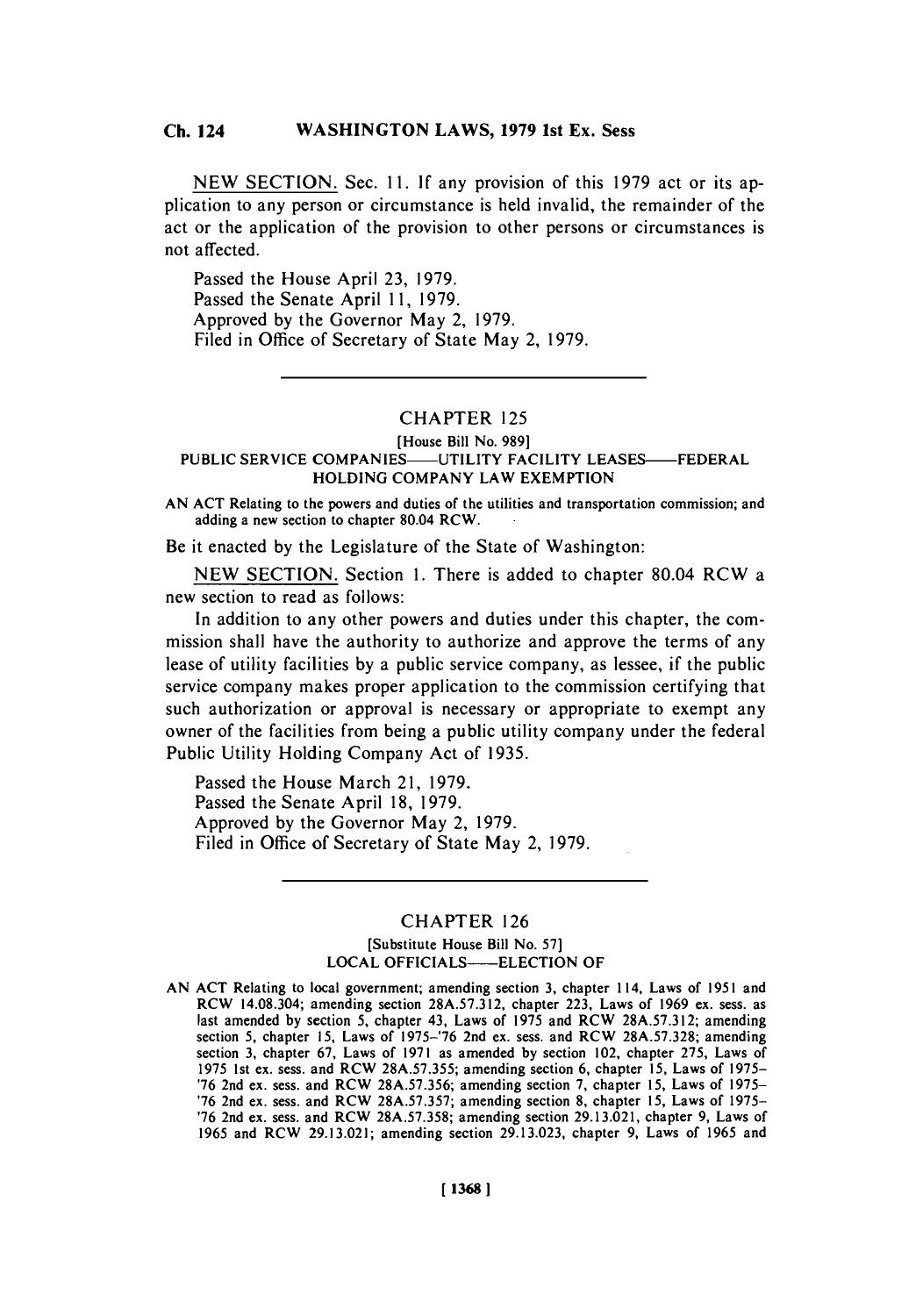RCW **29.13.023;** amending section 29.13.024, chapter **9,** Laws of **1965** and RCW **29.13-** .024; amending section **29.13.025,** chapter **9,** Laws of **1965** and RCW **29.13.025;** amending section **29.13.050,** chapter **9,** Laws of **1965** as amended **by** section **6,** chapter **123,** Laws of **1965** and RCW **29.13.050;** amending section **29.13.060,** chapter **9,** Laws of **1965** and RCW **29.13.060;** amending section 35.03.040, chapter **7,** Laws of **1965** as amended **by** section 4, chapter **270,** Laws of **1969** ex. sess. and RCW 35.03.040; amending section **35.17.020,** chapter **7,** Laws of **1965** and RCW **35.17.020;** amending section **35.17.400,** chapter **7,** Laws of **1965** and RCW **35.17.400;** amending section **35.18.020,** chapter **7,** Laws of **1965** and RCW **35.18.020;** amending section **35.18.270,** chapter **7,** Laws of **1965** and RCW **35.18.270;** amending section 35.23.040, chapter **7,** Laws of **1965** and RCW 35.23.040; amending section **35.24.050,** chapter **7,** Laws of **1965** as amended **by** section 2, chapter **116,** Laws of **1969** and RCW **35.24.050;** amending section **35.27.090,** chapter **7,** Laws of **1965** and RCW **35.27.090;** amending section **35.61.050,** chapter **7,** Laws of **1965** and RCW **35.61.050;** amending section **35A.29.090,** chapter **119,** Laws of **1967** ex. sess. and RCW **35A.29.090;** amending section **36.16.020,** chapter 4, Laws of **1963** and RCW **36.16.020;** amending section **36.32.030,** chapter 4, Laws of **1963** and RCW **36.32.030;** amending section **36.69.070,** chapter 4, Laws of **1963** and RCW **36.69.070;** amending section **36.69.080,** chapter 4, Laws of **1963** and RCW **36.69.080;** amending section **36.69- .090,** chapter 4, Laws of **1963** as amended **by** section **18,** chapter 200, Laws of **1963** and RCW **36.69.090;** amending section 22, chapter 34, Laws of **1939** as last amended **by** section **1,** chapter **86,** Laws of **1973** and RCW **52.12.010;** amending section **23,** chapter 34, Laws of **1939** and RCW **52.12.020;** amending section **27,** chapter 34, Laws of **1939** and RCW **52.12.060;** amending section 2, chapter **68,** Laws of **1951** and RCW **53.12.172;** amending section 2, chapter **113,** Laws of **1925** ex. sess. as amended **by** section 2, chapter *45,* Laws of 1941 and RCW **53.12.220;** amending section **5,** chapter **207,** Laws of **1951** and RCW **54.08.060;** amending section 4, chapter **1,** Laws of **1931** as last amended **by** section **8,** chapter **36,** Laws of **1977** ex. sess. and RCW 54.12.010; amending section **1,** chapter **110,** Laws of **1953** as last amended **by** section **17,** chapter 200, Laws of **1963** and RCW **56.12.020;** amending section 4, chapter **18,** Laws of **1959** and RCW **57.12.030;** amending section 14, chapter **6,** Laws of 1947 and RCW **68.16.140;** amending section *5,* chapter 264, Laws of 1945 as last amended **by** section **1,** chapter **11,** Laws of **1957** and RCW 70.44.040; adding a new section to chapter **29.01** RCW; adding a new section to chapter 29.04 RCW; adding a new section to chapter 42.17 RCW; repealing section 34, chapter 43, Laws of **1975** and RCW **28A.57.329;** and repealing section **3,** chapter **113,** Laws of **1925** ex. sess. and RCW 53.12.240.

Be it enacted **by** the Legislature of the State of Washington:

**NEW SECTION.** Section **1.** There is added to chapter 29.04 RCW a new section to read as **follows:**

**(1)** The legislature finds that certain laws are in conflict governing the election of various local officials. The purpose of this legislation is to provide a common date for the assumption of office for all the elected officials of counties, cities, towns, and special purpose districts where the ownership of property is not a prerequisite of voting. It is also the purpose of this legislation to remove these conflicts and delete old statutory language concerning such elections which is no longer necessary.

(2) For elective offices of counties, cities, towns, and special purpose districts where the ownership of property is not a prerequisite of voting, the term of incumbents shall end and the term of successors shall begin after the successor is elected and qualified, and the term shall commence immediately after December 31st following the election, except as follows:

(a) Where the term of office varies from this standard according to statute: and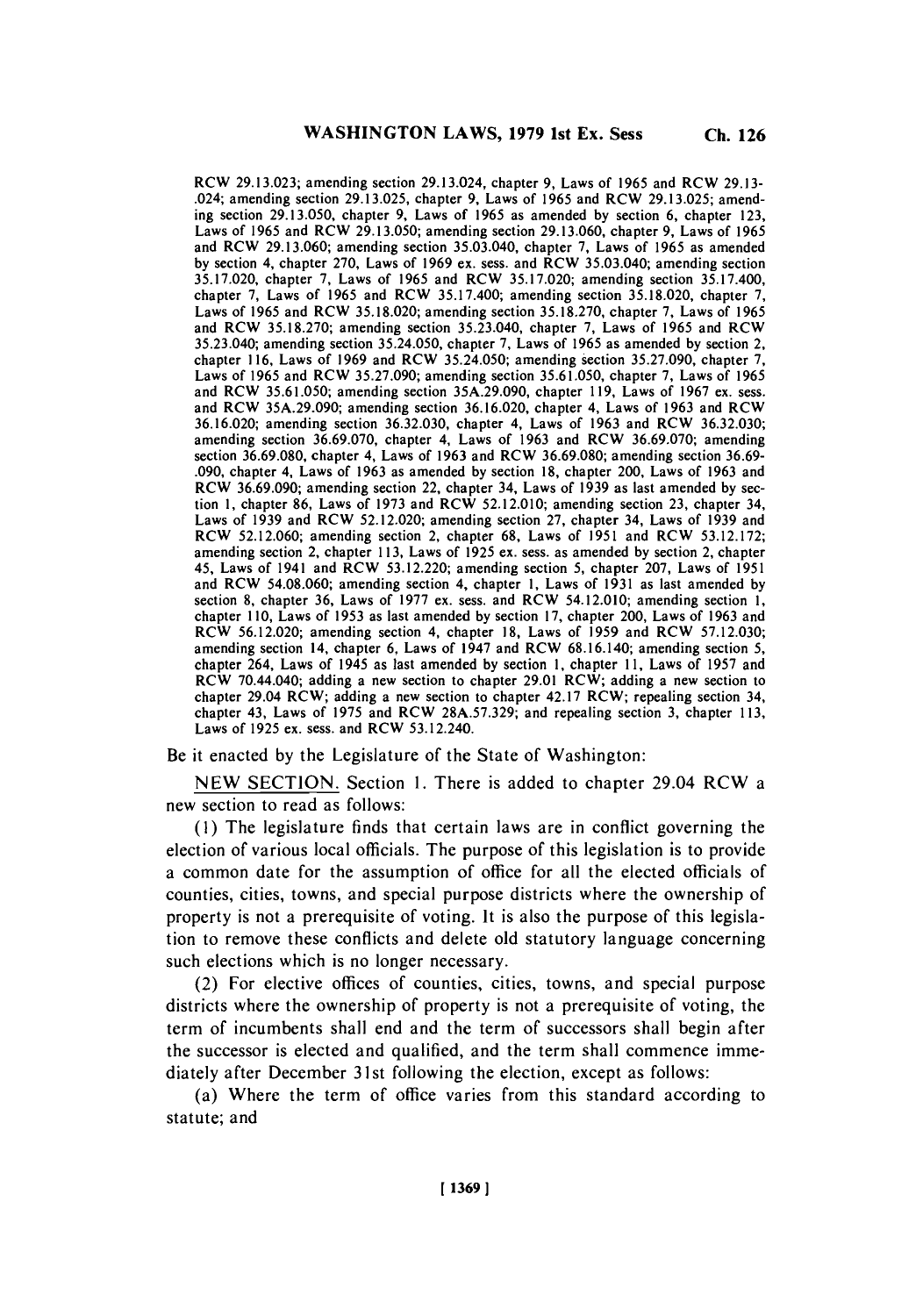**(b) If** the election results have not been certified prior to January 1st after the election, in which event the time of commencement for the new term shall occur when the successor becomes qualified in accordance with section 2 of this act.

**(3)** For elective offices governed **by** this section, the oath of office shall be taken as the last step of qualification as defined in section 2 of this act but may be taken either:

(a) **Up** to ten days prior to the scheduled date of assuming office; or

**(b)** At the last regular meeting of the governing body of the applicable county, city, town, or special district held before the winner is to assume **office.**

**NEW SECTION.** Sec. 2. There is added to chapter **29.01** RCW a new section to read as follows:

"Qualified" when pertaining to a winner of an election means that for such election:

**(1)** The results have been certified;

(2) **A** certificate has been issued;

**(3)** Any required bond has been posted; and

(4) The winner has taken and subscribed an oath or affirmation in compliance with the appropriate statute, or if none is specified, that he or she will faithfully and impartially discharge the duties of the office to the best of his or her ability. This oath or affirmation shall be administered and certified **by** any officer or notary public authorized to administer oaths, without charge therefor.

Sec. **3.** Section **3,** chapter 114, Laws of **1951** and RCW 14.08.304 are each amended to read as follows:

The board of airport district commissioners shall consist of three members, who shall each be a registered voter and actually a resident of the district. The first commissioners shall be appointed by the ((board of county commissioners)) county legislative authority. At the next general district election, held as provided in RCW **29.13.020,** three airport district commissioners shall be elected. The term of office of airport district commissioners shall be two years, or until their successors are elected and qualified and have assumed office in accordance with section 1 of this act. Members of the board of airport district commissioners shall be elected at each regular general election on a nonpartisan basis. They shall be nominated **by** petition of ten registered voters of the district. ((The elected members of the board of airport district commissioners shall take office as soon as they have been<br>certified as elected by the election board.)) Vacancies on the board of airport district commissioners shall be filled **by** appointment **by** the remaining commissioners. Members of the board of airport district commissioners shall receive no compensation for their services, but shall be reimbursed for actual necessary traveling and sustenance expenses incurred while engaged on official business.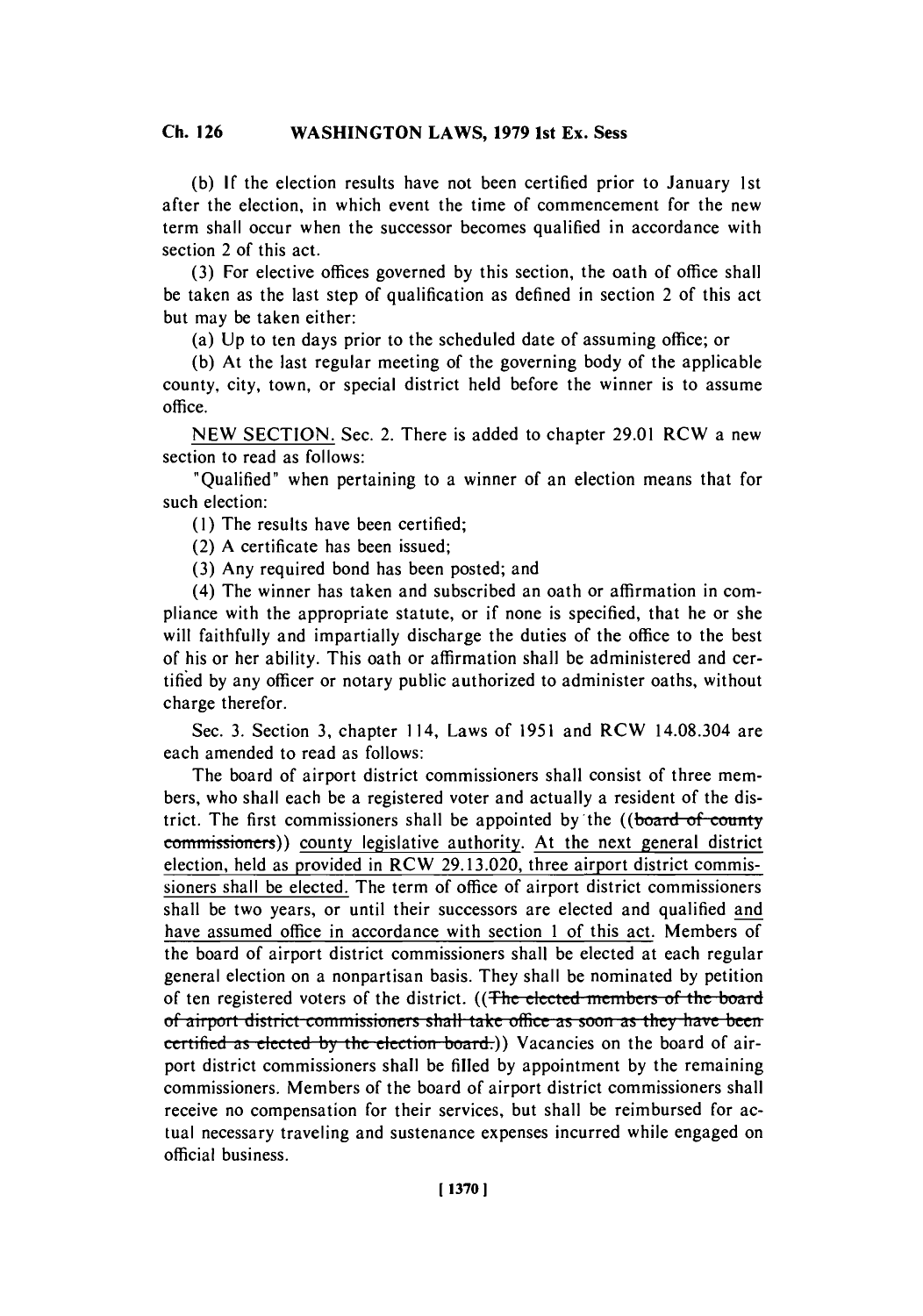**Sec. 4. Section 28A.57.312,** chapter **223,** Laws of **1969** ex. sess. as last amended **by** section *5,* chapter 43, Laws of **1975** and RCW **28A.57.312** are each amended to read as follows:

The governing board of a school district shall be known as the board of directors of the district.

Unless otherwise specifically provided, as in RCW **29.13.060,.** each member((s)) of a board of directors shall be elected **by** ballot **by** the registered voters of the school district and shall hold office for a term of four years and until ((their)) a successor( $(s<sub>ar</sub>e)$ ) is elected ( $(\text{and})$ ), qualified, and begins his or her term in accordance with section **I** of this act. Terms of school directors shall be staggered, and insofar as possible, not more than a majority of one shall be elected to full terms at any regular election. In case a member or members of a board of directors are to be elected to **fill** an unexpired term or terms, the ballot shall specify the term for which each such member is to **be** elected.

Except for a school district of the first class having an enrollment of **fifty** thousand pupils or more in class **AA** counties which shall have a board of directors of seven members, the board of directors of every school district of the first class or school district of the second class shall consist of five members.

Sec. **5.** Section *5,* chapter *15,* Laws of **1975-'76** 2nd ex. sess. and RCW **28A.57.328** are each amended to read as follows:

Upon the establishment of a new school district of the second class, the directors of the old school districts who reside within the limits of the new district shall meet at the call of the educational service district superintendent and shall constitute the board of directors of the new district. **If** fewer than five such directors reside in any such new second class school district, they shall become directors of said district, and the educational service district board shall appoint the number of additional directors required to constitute a board of five directors for the new second class district. Vacancies once such a board has been reconstituted shall not be filled unless the number of remaining board members is less than five in a second class district, and such vacancies shall be filled in the manner otherwise provided **by** law.

Each board of directors so constituted shall proceed at once to organize in the manner prescribed **by** law and thereafter shall have all the powers and authority conferred **by** law upon boards of directors of other districts of the same class ((and the directors thereof shall serve until the regular school election following the next regular school election in the district at which election their successors shall be elected and qualified)). Each initial director shall hold office until his successor is elected and qualified in accordance with section **I** of this act: PROVIDED, That the election of the successor shall be held during the second district general election after the initial directors have assumed office. At such election, no more than five directors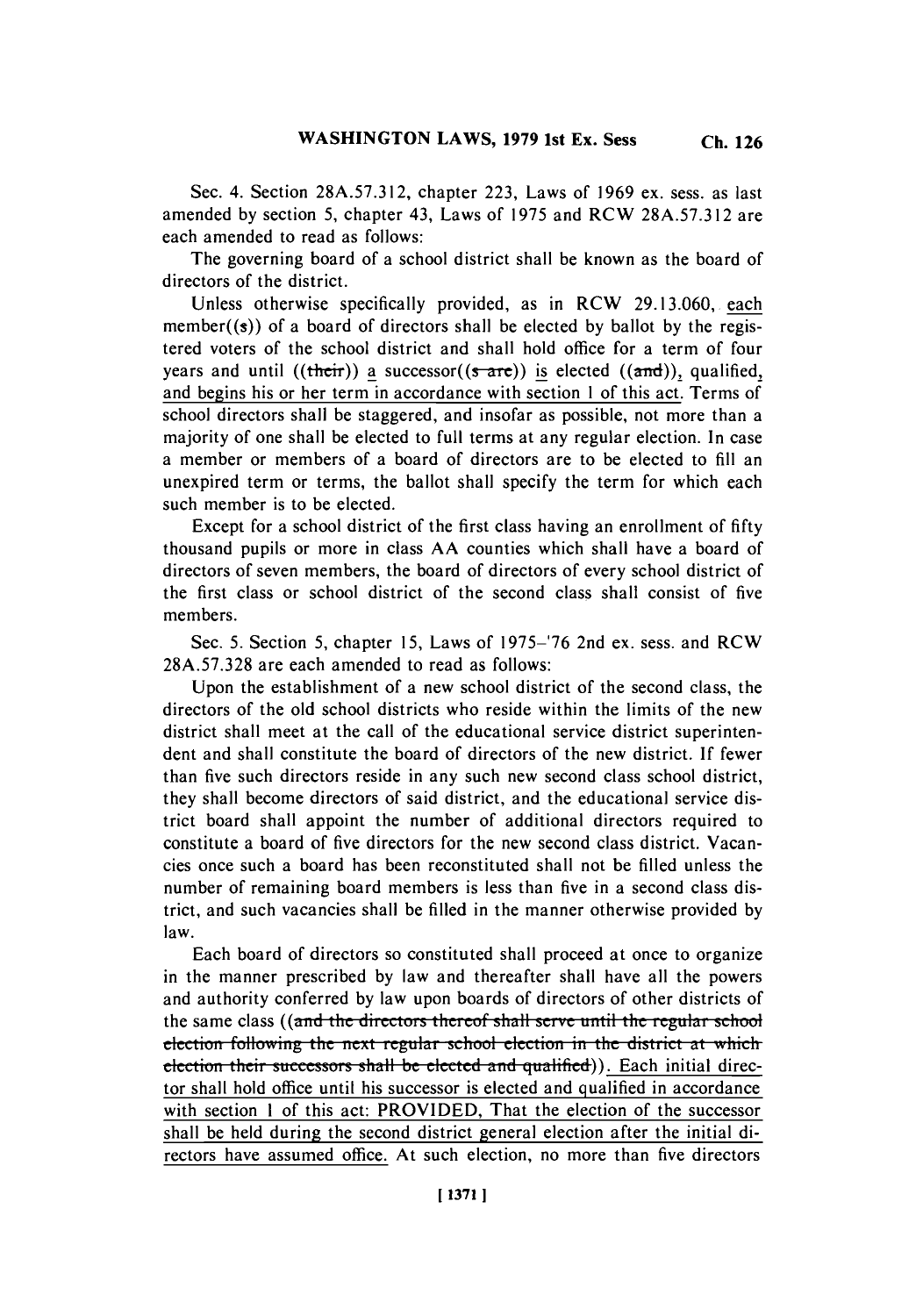shall be elected either at large or **by** director districts, as the case may be, two for a term of two years and three for a term of four years. Directors thereafter elected and qualified shall serve such terms as provided for in RCW **28A.57.3 12,** as now or hereafter amended.

Sec. **6.** Section **3,** chapter **67,** Laws of **1971** as amended **by** section 102, chapter **275,** Laws of **1975** 1st ex. sess. and RCW **28A.57.355** are each amended to read as follows:

Upon the establishment of a new school district of the first class as provided for in RCW **28A.57.342** containing no former first class district, the directors of the old school districts who reside within the limits of the new district shall meet at the call of the educational service district superintendent and shall constitute the board of directors of the new district. **If** fewer than five such directors reside in such new district, they shall become directors of said district and the educational service district board shall appoint the number of additional directors to constitute a board of five directors for the district. Vacancies, once such a board has been reconstituted, shall not be filled unless the number of remaining board members is less than five, and such vacancies shall **be** filled in the manner otherwise provided **by** law.

Each board of directors so constituted shall proceed at once to organize in the manner prescribed **by** law and thereafter shall have all the powers and authority conferred **by** law upon boards of directors of first class school districts until the next regular school election in the district at which election their successors shall be elected and qualified and assume office in accordance with section **I** of this act. At such election no more than five directors shall be elected either at large or **by** director districts, as the case may be, two for a term of two years and three for a term of four years: PROVIDED, That if such first class district is in a class **AA** or class **A** county and contains a city of the first class, two directors shall be elected for a term of three years and three directors shall be elected for a term of six years.

Sec. **7.** Section **6,** chapter **15,** Laws of **1975-'76** 2nd ex. sess. and RCW **28A.57.356** are each amended to read as follows:

Upon the establishment of a new school district of the first class as provided for in RCW **28A.57.342,** as now or hereafter amended, containing only one former first class district, the directors of the former first class district and two directors representative of former second class districts selected **by** a majority of the board members of former second class districts shall meet at the call of the educational service district superintendent and shall constitute the board of directors of the new district. Vacancies, once such a board has been reconstituted, shall not be **filled** unless the number of remaining board members is less than five, and such vacancies shall be filled in the manner otherwise provided **by** law.

Each board of directors so constituted shall proceed at once to organize in the manner prescribed **by** law and thereafter shall have all the powers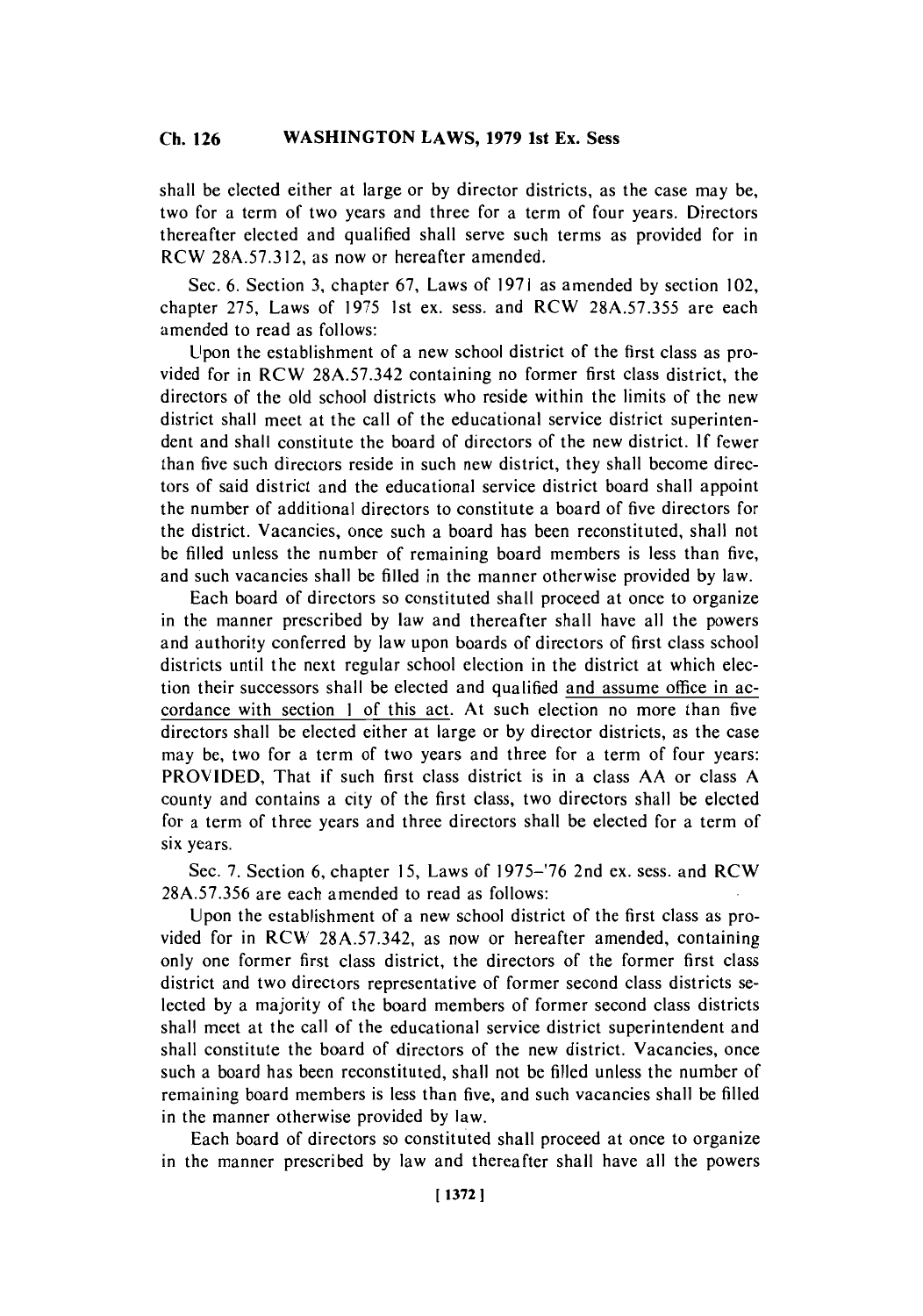and authority conferred **by** law upon boards of directors of first class school districts until the next regular school election in the district at which election their successors shall be elected and qualified and then assume office in accordance with section 1 of this act. At such election no more than five directors shall be elected either at large or **by** director districts, as the case may be, two for a term of two years and three for a term of four years: PROVIDED, That if such first class district is in a class **AA** or class **A** county and contains a city of the first class, two directors shall be elected for a term of three years and three directors shall be elected for a term of six years.

Sec. **8.** Section **7,** chapter **15,** Laws of **1975-'76** 2nd ex. sess. and RCW **28A.57.357** are each amended to read as follows:

Upon the establishment of a new school district of the first class as provided for in RCW **28A.57.342,** as now or hereafter amended, containing more than one former first class district, the directors of the largest former first class district and three directors representative of the other former first class districts selected **by** a majority of the board members of the former first class districts and two directors representative of former second class districts selected **by** a majority of the board members of former second class districts shall meet at the call of the educational service district superintendent and shall constitute the board of directors of the new district. Vacancies once such a board has been reconstituted shall not be filled unless the number of remaining board members is less than seven, and such vacancies shall be filled in the manner otherwise provided **by** law.

Each board of directors so constituted shall proceed at once to organize in the manner prescribed **by** law and thereafter shall have all of the powers and authority conferred **by** law upon boards of first class districts until the next regular school election and until their successors are elected and qualified and then assume office in accordance with section 1 of this act. At such election other than districts electing directors for six-year terms as provided in RCW **29.13.060,** five directors shall be elected either at large or **by** director districts, as the case may be, two for a term of two years and three for a term of four years. At such election for districts electing directors for six years other than districts having an enrollment of **fifty** thousand pupils or more and electing directors for six year terms, five directors shall be elected either at large or **by** director districts, as the case may be, one for a term of two years, two for a term of four years, and two for a term of six years.

Sec. **9.** Section **8,** chapter **15,** Laws of **1975-'76** 2nd ex. sess. and RCW **28A.57.358** are each amended to read as follows:

Upon the establishment of a new school district of the first class having an enrollment of **fifty** thousand pupils or more in class **AA** counties, the directors of the largest former first class district and three directors representative of the other former first class districts selected **by** a majority of the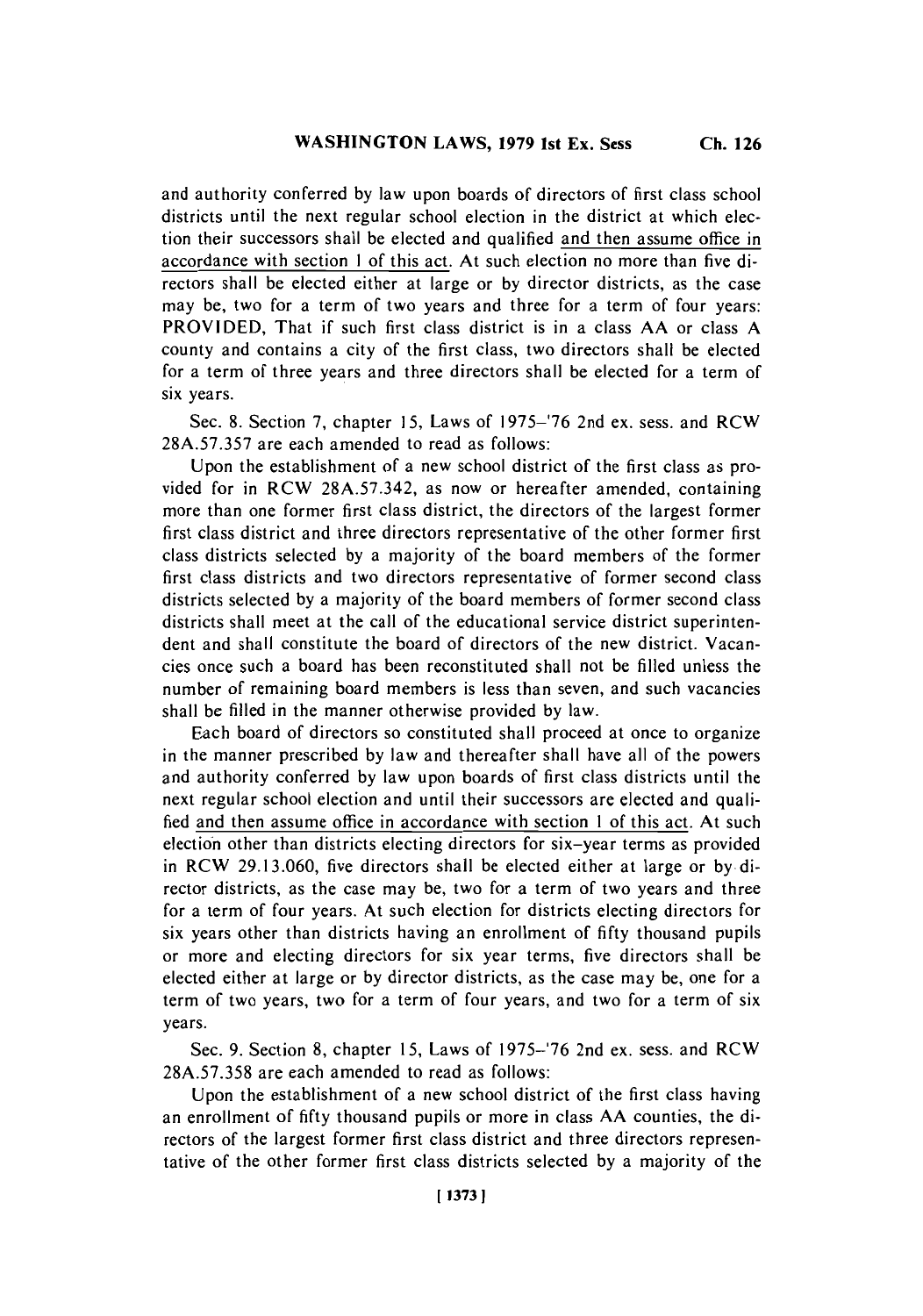board members of the former first class districts and two directors representative of former second class districts selected **by** a majority of the board members of former second class districts shall meet at the call of the educational service district superintendent and shall constitute the board of directors of the new district. Each board of directors so constituted shall proceed at once to organize in the manner prescribed **by** law and thereafter shall have all the powers and duties conferred **by** law upon boards of first class districts, until the next regular school election and until their successors are elected and qualified and then assume office in accordance with section 1 of this act. Such duties shall include establishment of new director districts as provided for in RCW **28A.57.425.** At the next regular school election seven directors shall be elected **by** director districts, two for a term of two years, two for a term of four years and three for a term of six years. Thereafter their terms shall be as provided in RCW **29.13.060.**

Vacancies once such a board has been reconstituted shall not be filled unless the number of remaining board members is less than seven, and such vacancies shall be filled in the manner otherwise provided **by** law.

Sec. **10.** Section **29.13.021,** chapter **9,** Laws of **1965** and RCW **29.13-** .021 are each amended to read as follows:

**All** regular elections in cities of the first class under a commission form of government whose charters provide that elections shall be held triennial**ly,** shall hereafter be held quadrennially and shall be held on the Tuesday following the first Monday in November in the odd-numbered years: PRO-**VIDED,** That no such regular city election shall be held under the provisions of this **1963** amendatory section until the Tuesday after the first Monday in November, **1969.** The elections to be held in such cities in 1964 under existing law shall be conducted at the time and in the manner as though the provisions of the **1963** elections act had not been enacted. **All** city officials elected in 1964, or thereafter, shall be elected for terms of four years and until their successors are elected and qualified ((under the provisions of the 1963 elections act)) and then assume office in accordance with section **I** of this act.

Sec. **11.** Section **29.13.023,** chapter **9,** Laws of **1965** and RCW **29.13- .023** are each amended to read as follows:

**All** regular elections in first class cities having a mayor-council form of government whose charters provide for twelve councilmen elected for a term of two years, two being elected from each of six wards, and for the election of a mayor, treasurer, and comptroller for terms of two years, shall be held biennially( $\left(\frac{1}{2}$  and shall be held on the Tuesday following the first Monday in November in the odd-numbered years except)) as provided in RCW 29.13-.020 ((a-nd **29.-l3.030)).** The term of each councilman, mayor, treasurer, and comptroller shall be four years and until  $((then))$  his or her successor $((s$ are)) is elected and qualified and assumes office in accordance with section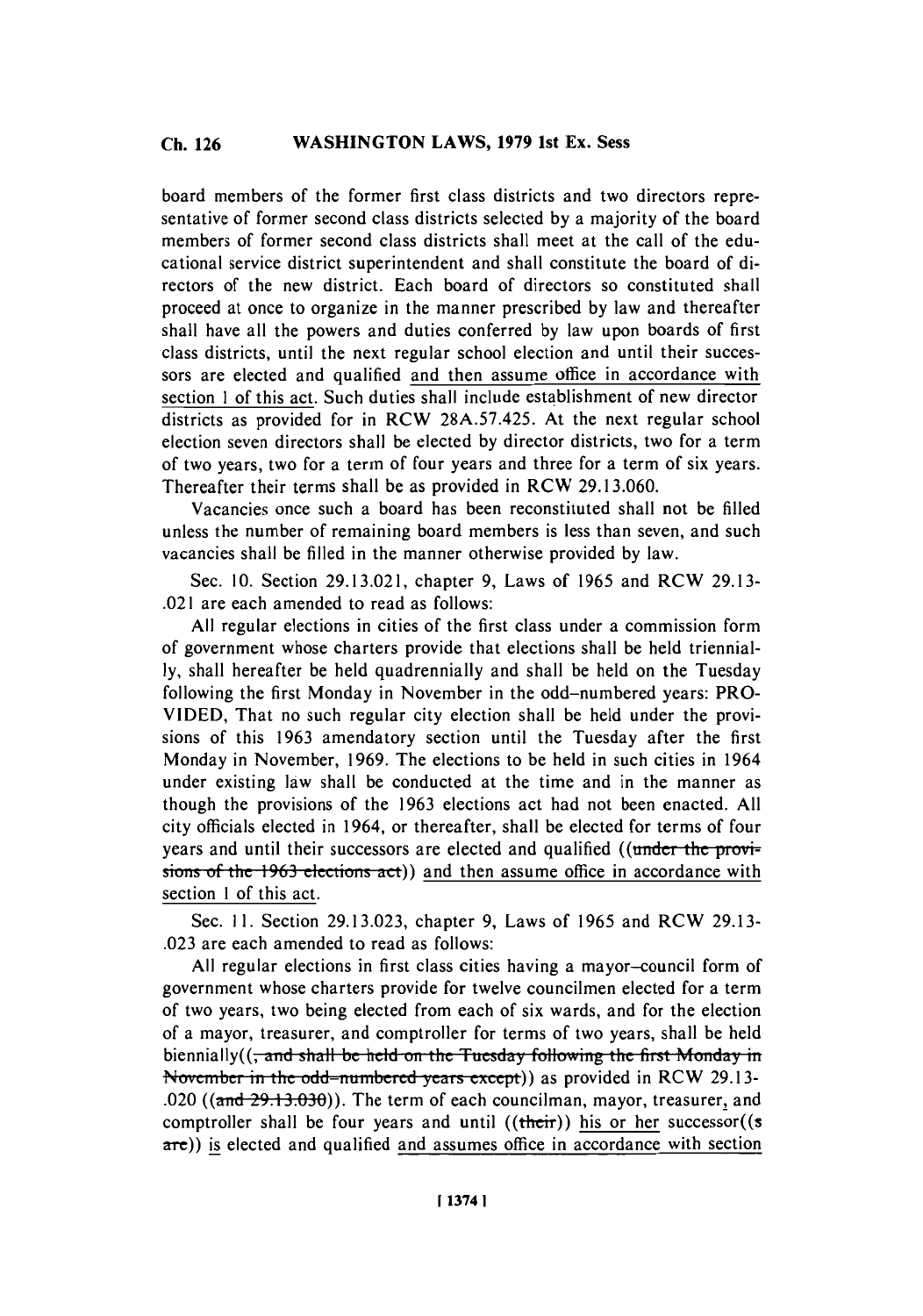1 of this act. The terms of the councilmen shall be so staggered that six councilmen shall be elected to office at each regular election.

Sec. 12. Section 29.13.024, chapter **9,** Laws of **1965** and RCW **29.13-** .024 are each amended to read as follows:

**All** regular elections in first class cities having a mayor-council form of government whose charters provide for seven councilmen, one to be elected from each of six wards and one at large, for a term of two years, and for the election of a mayor, comptroller, treasurer and attorney for two year terms, shall be held ((on the Tuesday following the first Monday in November on the odd-numbered vears except)) biennially as provided in RCW 29.13.020  $((and 29.13.030))$ . The terms of the six councilmen to be elected by wards shall he four years and until their successors are elected and qualified and the term of the councilman to be elected at large shall be two years and until their successors are elected and qualified. The terms of the councilmen shall be so staggered that three ward councilmen and the councilman at large shall be elected at each regular election. The term of the mayor, attorney, treasurer, and comptroller shall be four years and until their successors are elected and qualified and assume office in accordance with section **I** of this act.

Sec. **13.** Section **29.13.025,** chapter **9,** Laws of **1965** and RCW **29.13- .025** are each amended to read as follows:

For the purposes of RCW 29.13.020,  $((29.13.030))$  29.13.040, 29.21-**.060,** 29.24.110, 29.27.040 and **29.27.080,** "class **A** county" shall include counties of higher classification whenever such class or classes shall be established.

Sec. 14. Section **29.13.050,** chapter **9,** Laws of **1965** as amended **by** section **6,** chapter **123,** Laws of **1965** and RCW **29.13.050** are each amended to read as follows:

The term of every city, town, and district officer elected to office on the first Tuesday following the first Monday in November of the odd-numbered years shall begin ((as of noon on the second Monday in January following his election)) in accordance with section 1 of this act: PROVIDED, That ((school directors and)) any person elected to less than a full term shall assume office as soon as the election returns have been certified and he or she is qualified in accordance with section 2 of this act.

((Persons elected to office at the first regular elections held under the... **provisions of the 1963 elections act as amended shall assume office as soon** as the election returns have been certified.)

Each board of directors of every district shall be organized at the first meeting held after one or more newly elected directors take office.

Sec. **15.** Section **29.13.060,** chapter **9,** Laws of **1965** and RCW **29.13- .060** are each amended to read as follows: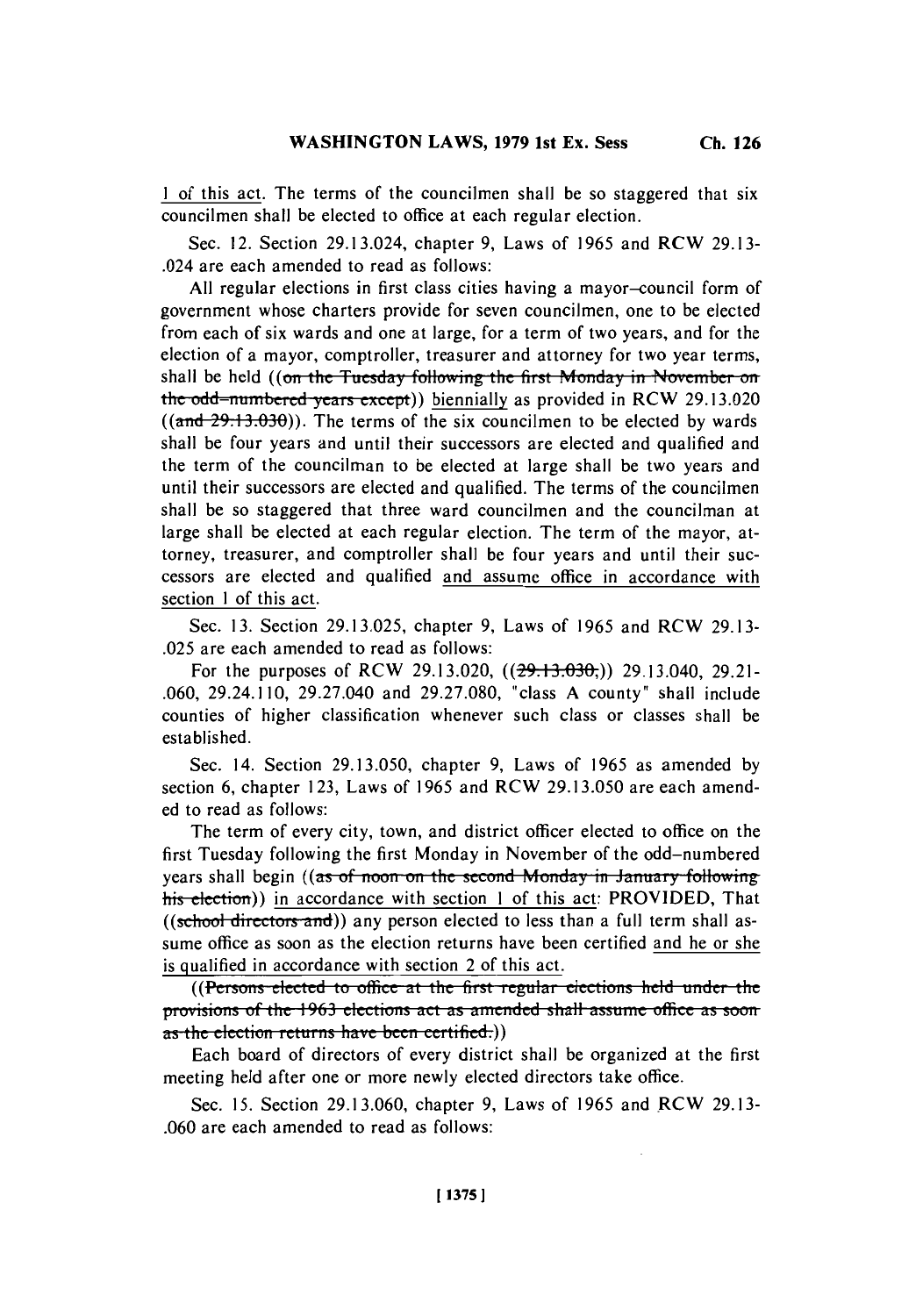In class **AA** and class **A** counties, first class school districts containing a city of the first class shall hold their elections biennially (( $\sigma$  the Tuesday following the first Monday in November of each odd-numbered year)) as provided in RCW **29.13.020.**

The directors to be elected shall be elected for terms of six years and until their successors are elected and qualified and assume office in accordance with section 1 of this act.

Sec. **16.** Section 35.03.040, chapter **7,** Laws of **1965** as amended **by** section 4, chapter **270,** Laws of **1969** ex. sess. and RCW 35.03.040 are each amended to read as follows:

The fifteen freeholders receiving the highest number of votes at such election shall be certified **by** the county auditor as elected as freeholders to form a charter for said city provided a majority of those voting at the election referred to in RCW 35.03.030 vote in favor of incorporation. It shall be the duty of the persons so elected to convene within ten days after their election and frame a charter for said city, and within sixty days thereafter they, or a majority of their number, shall submit such charter to the ((board of county commissioners)) county legislative authority which shall within ninety days thereafter cause another election to be called and held in said city and to be conducted in the manner required for the calling of a special election in Title **29 RCW,** as now or hereafter amended, except as otherwise provided in this chapter, and in conformity with Article **11,** section **10** of the Constitution, for the purpose of submitting said charter to the qualified electors of said city and for the election of the various elective officials to the respective offices named in said charter. The form of ballot at such election shall be "for proposed charter," "against proposed charter," and the names of the candidates for the respective offices named in said proposed charter. At the first election of officials for said city any qualified elector of said city may become a candidate for any of the elective offices set forth in such proposed charter without nomination **by** filing with the proper election officials of the county a declaration in writing that he desires to be a candidate for a particular office (naming it). such declaration to be filed not earlier than sixty nor later than thirty days prior to such election. Candidates for council positions shall file for a numbered position as provided **by** RCW **29.21.017.** The candidates receiving the highest number of votes for the respective offices shall be declared elected to such office and the county auditor shall issue a certificate of such election. The newly elected officials shall assume office when qualified in accordance with section 2 of this act. After the first election the nomination and election of officials for said city shall be as prescribed in the charter adopted **by** the people and the laws of the state. No person shall be entitled to vote at such election unless he shall be a qualified elector of said city and shall have resided within the limits of said city for at least thirty days preceding such election. **If** a majority of all the votes cast on the proposed charter are not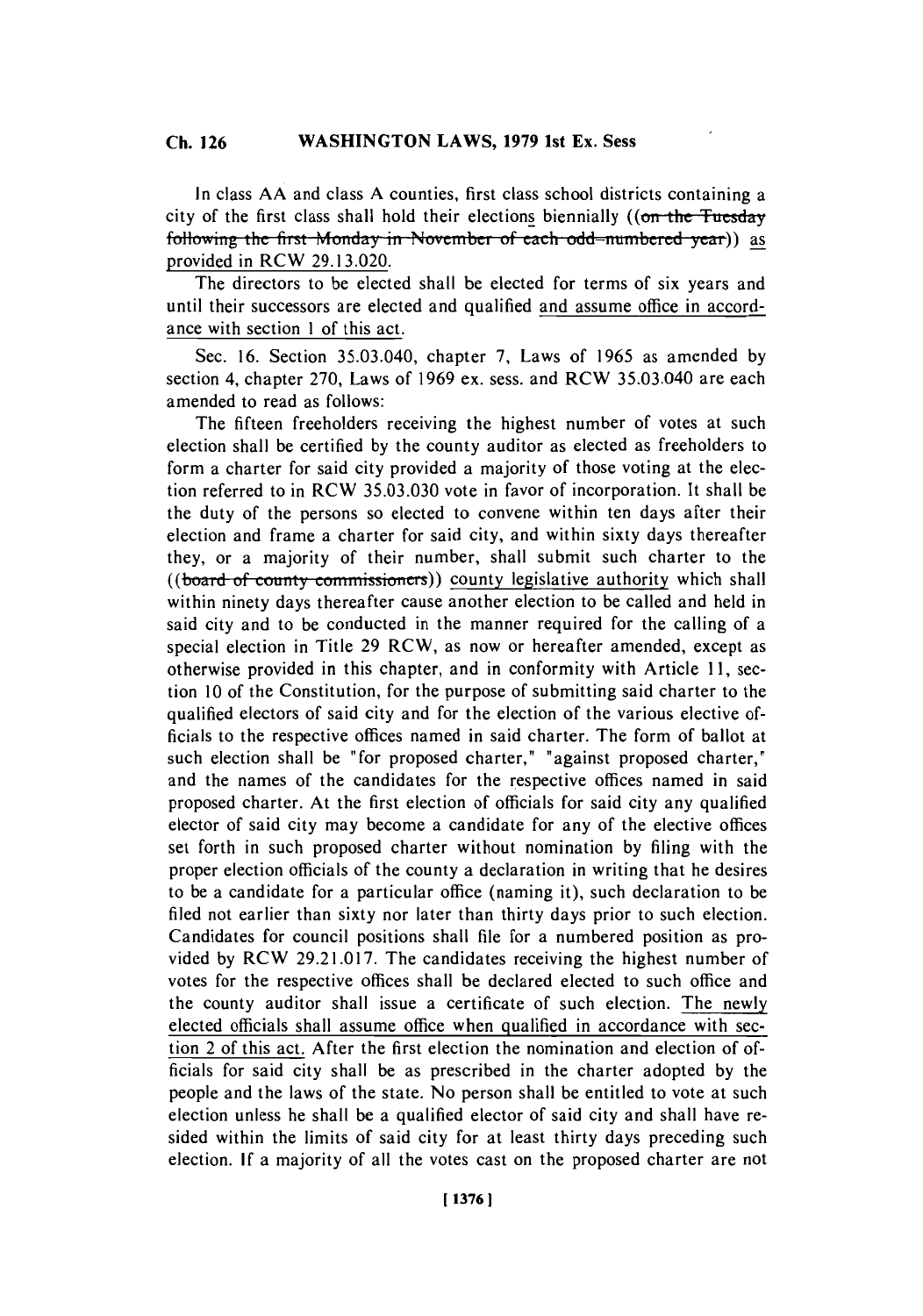in favor of the proposed charter, no further proceeding shall be had on the petition for incorporation filed pursuant to RCW **35.03.020,** but this shall not bar any new proceeding for such purpose.

Sec. **17.** Section **35.17.020,** chapter **7,** Laws of **1965** and RCW **35.17-** .020 are each amended to read as follows:

**All** regular elections in cities organized under the statutory commission form of government shall be held quadrennially ((and, shall be held on the Tuesday following the first Monday in November)) in the odd-numbered years( $(\frac{\text{except}}{\text{as}})$ ) on the dates provided in RCW 29.13.020 ((and  $\frac{29.13}{29.13.020}$ ) **.0-30)).** The commissioners shall be nominated and elected at large. Their terms shall be for four years and until their successors are elected and qualified and assume office in accordance with section 1 of this act. **If** a vacancy occurs in the commission the remaining members shall appoint a person to **fill** it for the unexpired term.

Sec. **18.** Section **35.17.400,** chapter **7,** Laws of **1965** and RCW **35.17-** .400 are each amended to read as follows:

The first election of commissioners shall be held within sixty days after the adoption of the proposition to organize under the commission form, and the commission first elected shall commence to serve as soon as they have been elected and have qualified and shall continue to serve until their successors have been elected and qualified and have assumed office in accordance with section 1 of this act. The date of the second election for commissioners shall be in accordance with RCW **29.13.020** such that the term of the first commissioners will be as near as possible to, but not in excess of, four years.

Sec. **19.** Section **35.18.020,** chapter **7,** Laws of **1965** and RCW **35.18-** .020 are each amended to read as follows:

*Mf* The number of councilmen shall be in proportion to the population of the city or town indicated in its petition for incorporation and thereafter shall be in proportion to its population as last determined **by** the state census board as follows:

 $((+))$  (a) A city or town having not more than two thousand inhabitants, five councilmen;

 $((2))$  (b) A city having more than two thousand, seven councilmen.

(2 **All** councilmen shall be elected at large or from such wards or districts as may be established **by** ordinance, and shall serve for a term of four years and until their successors are elected and qualified and assume office in accordance with section 1 of this act: PROVIDED, HOWEVER, That at the first general municipal election held in the city in accordance with RCW **29.13.020,** after the election approving the council-manager plan, the following shall apply:

(a)  $((A<sup>t</sup> the first electron))$  One councilman shall be nominated and elected from each ward or such other existing district of said city as may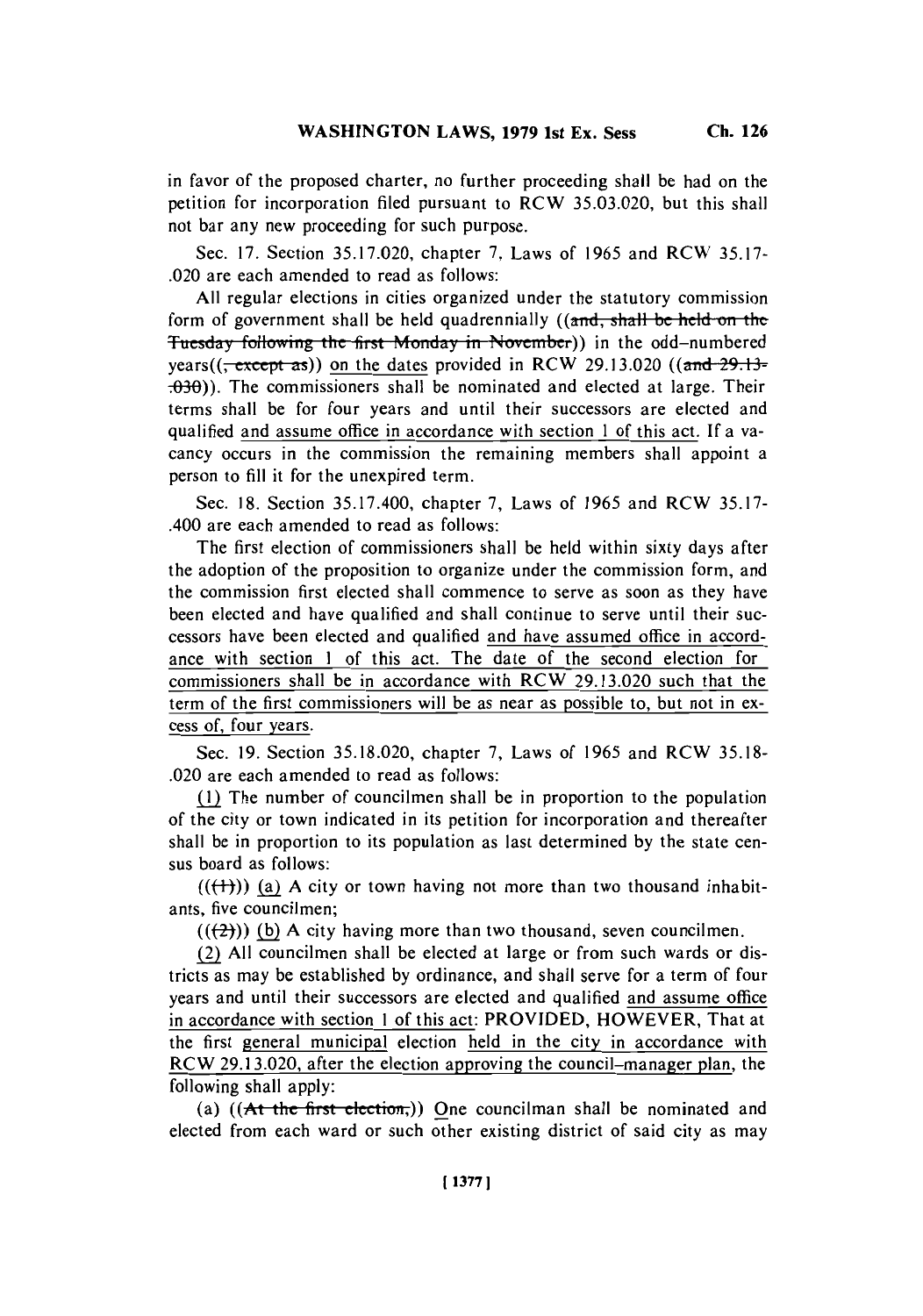have been established for the election of members of the legislative body of the city and the remaining councilmen shall be elected at large; but if there are no such wards or districts in the city, or at an initial election for the incorporation of a community, the councilmen shall be elected at large.

**(b)** In cities electing five councilmen, the candidates having the three highest number of votes shall be elected for a four year term and the other two for a two year term commencing immediately when qualified in accordance with section 2 of this act and continuing until their successors are elected and qualified and have assumed office in accordance with section 1 of this act.

(c) In cities electing seven councilmen, the candidates having the four highest number of votes shall be elected for a four year term and the other three for a two year term commencing immediately when qualified in accordance with section 2 of this act and continuing until their successors are elected and qualified and have assumed office in accordance with section **1.** of this act.

**(d)** In determining the candidates receiving the highest number of votes, only the candidate receiving the highest number of votes in each ward, as well as the councilman-at-large or councilmen-at-large, are to be considered.

**(3)** When a municipality has qualified for an increase in the number of councilmen from five to seven by virtue of the next succeeding ((state censtis-board)) population determination made **by** the office of financial management after the majority of the voters thereof have approved operation under the council-manager plan, at the first election when two additional councilmen are to be elected, one of the two additional councilmen receiving the highest number of votes shall be elected for a four year term and the other additional councilman shall be elected for a two year term. The terms of the two additional councilmen shall commence immediately when quali**fied** in accordance with section 2 of this act.

**((If a vacancy in the council occurs, the remaining members shall ap**point a person to fill such office only until the next regular general munici*pal election at which a person shall be elected to serve for the remainder of* the unexpired term.))

(4) In the event such population determination as provided in subsection **(3)** f this section requires an increase in the number of councilmen, the city or town council shall **fill** the additional -councilmanic positions **by** appointment not later than thirty days following the release of said population determination, and the appointee shall hold office only until the next regular city or town election at which a person shall be elected to serve for the remainder of the unexpired term((<del>. PROVIDED, That should said</del>)). In the event such population determination results in a decrease in the number of councilmen, said decrease shall not take effect until the next regular city or town election: PROVIDED, That the council shall **by** ordinance indicate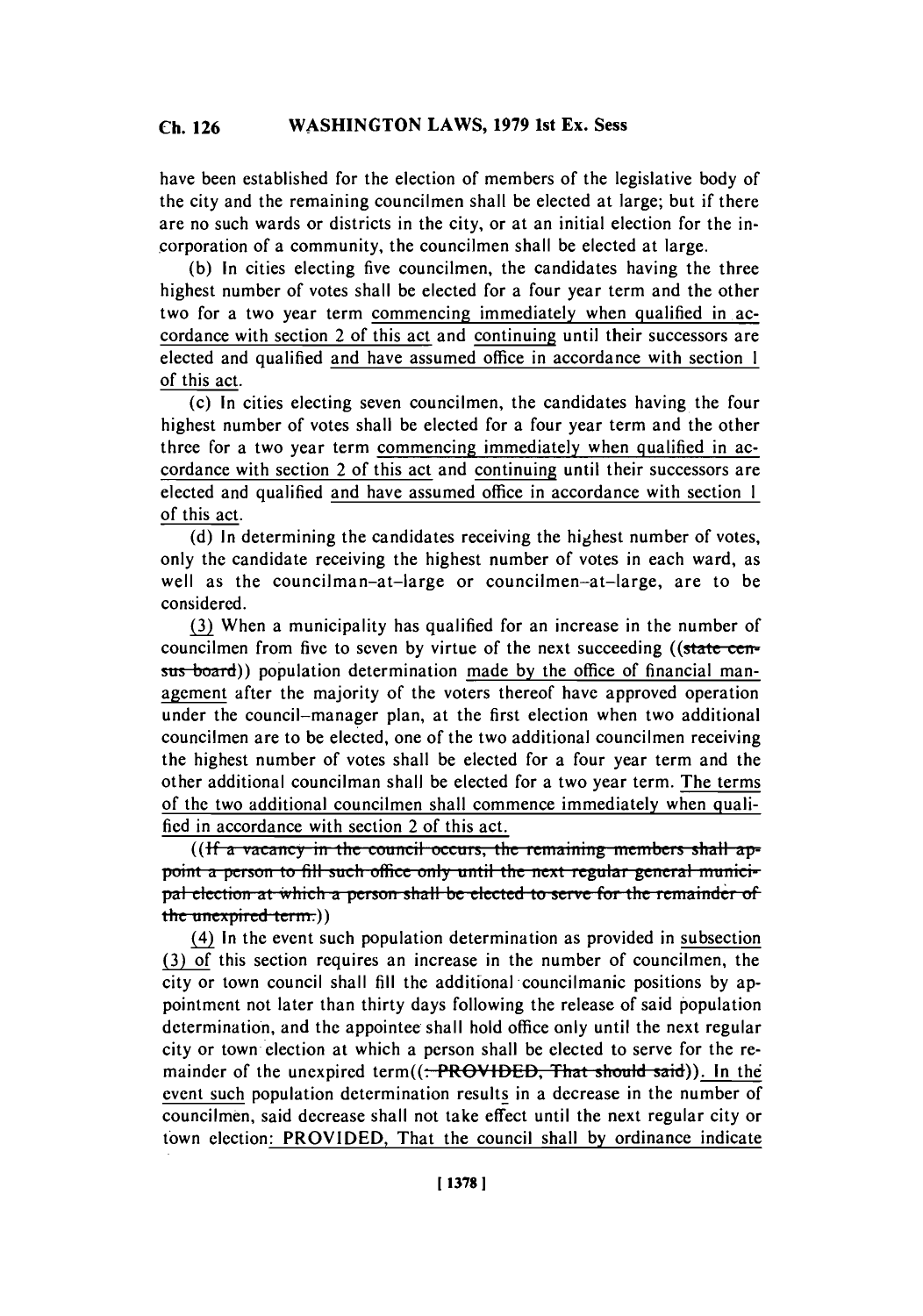which, if any, of the remaining positions shall be elected at-large or from wards or districts.

**(5) If** a vacancy in the council occurs, the remaining members shall appoint a person to **fill** such office only until the next regular general municipal election at which a person shall be elected to serve for the remainder of the unexpired term.

Sec. 20. Section **35.18.270,** chapter **7,** Laws of **1965** and RCW **35.18- .270** are each amended to read as follows:

**If** the majority of the votes cast at a special election for organization on the council-manager plan favor the plan, the city or town at its next regular election shall elect the council required under the council-manager plan in number according to the population of the municipality: PROVIDED, That if the date of the next municipal general election is more than one year from the date of the election approving the council-manager plan, a special election shall be held to elect the councilmen; the newly elected councilmen shall assume office immediately when they are qualified in accordance with section 2 of this act following the canvass of votes as certified and shall remain in office until their successors are elected  $((\text{and } \text{qualified}))$  at the next general municipal election: PROVIDED, That such successor shall hold office for staggered terms as provided in RCW **35.18.020** as now or hereafter amended. Councilmen shall take office at the time provided **by** general law. Declarations of candidacy for city or town elective positions under the council-manager plan for cities and towns shall be filed with the (( $\text{city-or}$ ) town clerk)) county auditor as the case may be not more than forty-five nor less than thirty days prior to said special election to elect the members of the city council. Any candidate may file a written declaration of withdrawal at any time within five days after the last day for filing a declaration of candidacy. **All** names of candidates to be voted upon shall be printed upon the ballot alphabetically in group under the designation of the title of the offices for which they are candidates. There shall be no rotation of names.

Sec. 21. Section 35.23.040, chapter **7,** Laws of **1965** and RCW **35.23-** .040 are each amended to read as follows:

**A** general municipal election shall be held biennially in second class cities not operating under the commission form of government  $((and shall be$ held on the Tuesday following the first Monday in November of)) in each odd-numbered year((<del>, except</del>)) as provided in RCW 29.13.020 ((and **29.13.030)**).

The term of office of mayor, city clerk, city treasurer and councilmen in such cities shall be four years, and until their successors are elected and qualified and assume office in accordance with section 1 of this act, but not more than six councilmen shall be elected in any one year to **fill** a full term. The term of office of police judge shall be two years and until his successor is elected and qualified and assumes office in accordance with section 1 of this act.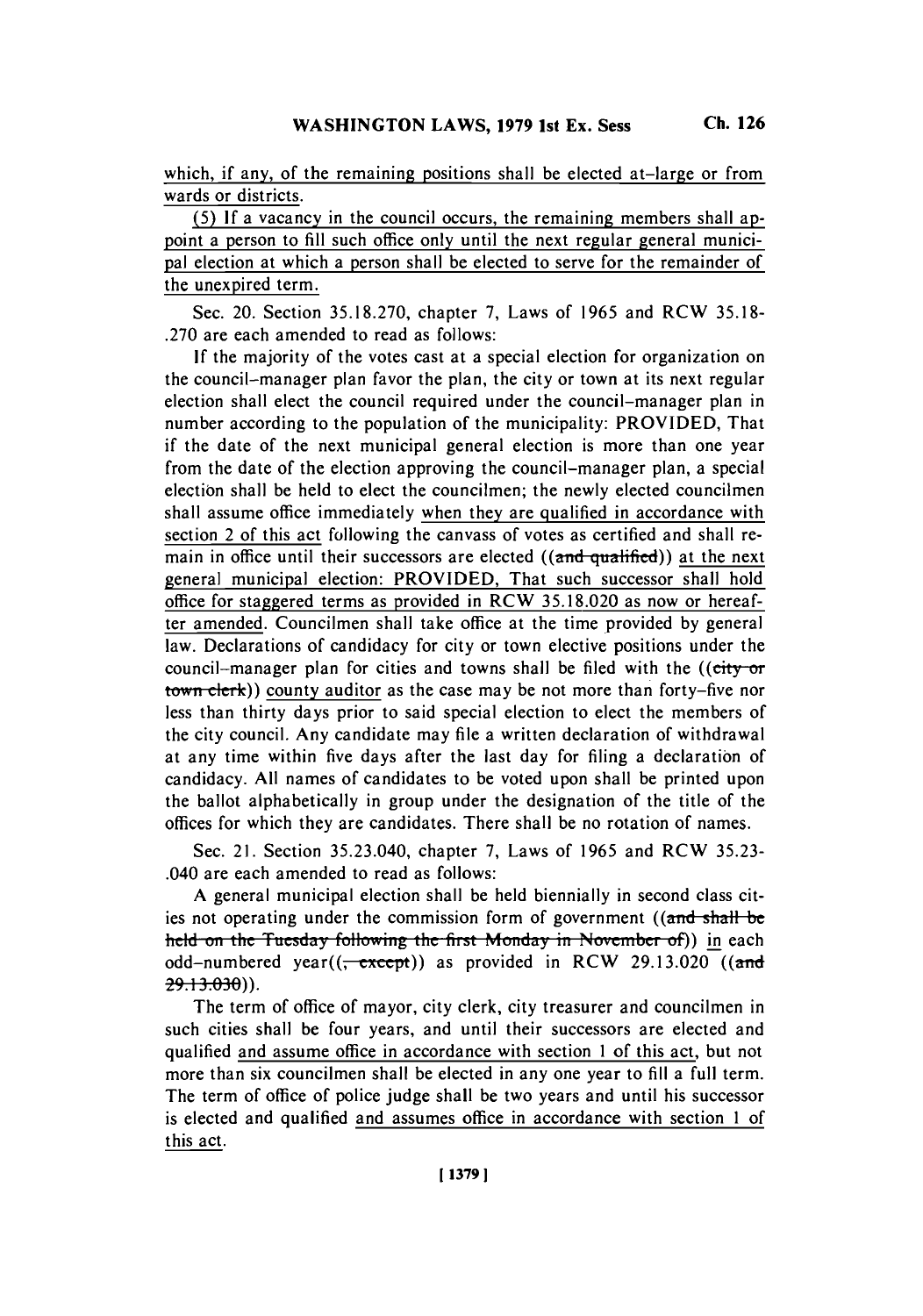Sec. 22. Section **35.24.050,** chapter **7,** Laws of **1965** as amended **by** section 2, chapter **116,** Laws of **1969** and RCW **35.24.050** are each amended to read as follows:

General municipal elections in third class cities not operating under the commission form of government shall be held biennially( $\left(\frac{\cdot}{\cdot}$  and  $\frac{\cdot}{\cdot}$  shall be held on the Tuesday following the first Monday in November)) in the oddnumbered years $((\text{--except}))$  as provided in RCW 29.13.020  $((\text{and-29.13-}$ **-030)).** The term of office of the mayor, city attorney, clerk, and treasurer shall be four years and until their successors are elected and qualified and assume office in accordance with section **I** of this act: PROVIDED, That if the offices of city attorney, clerk, and treasurer are made appointive, the city attorney, clerk, and treasurer shall not be appointed for a definite term: PROVIDED FURTHER, That the term of the elected treasurer shall not commence in the same biennium in which the term of the mayor commences, nor in which the terms of the city attorney and clerk commence if they are elected.

**A** councilman-at-large shall be elected biennially for a two-year term and until ((their)) his or her successor((sare)) is elected and qualified((;)) and assumes office in accordance with section **I** of this act. **Of** the other six councilmen, three shall be elected ((biennially as the terms of their predecessors expire)) in each biennial general municipal election for terms of four years and until their successors are elected and qualified and assume office in accordance with section **I** of this act.

Sec. **23.** Section **35.27.090,** chapter **7,** Laws of **1965** and **RCW 35.27- .090** are each amended to read as follows:

All general municipal elections in towns shall be held biennially( $\frac{1}{\sqrt{1 + \frac{1}{\sqrt{1 + \frac{1}{\sqrt{1 + \frac{1}{\sqrt{1 + \frac{1}{\sqrt{1 + \frac{1}{\sqrt{1 + \frac{1}{\sqrt{1 + \frac{1}{\sqrt{1 + \frac{1}{\sqrt{1 + \frac{1}{\sqrt{1 + \frac{1}{\sqrt{1 + \frac{1}{\sqrt{1 + \frac{1}{\sqrt{1 + \frac{1}{\sqrt{1 + \frac{1}{\sqrt{1 + \frac{1$ spective of the form of government, on the Tuesday following the first **Monday in November))** in the odd-numbered years( $(\frac{\text{except}}{\text{except}})$ ) as provided in RCW 29.13.020 (( $\alpha$ nd  $29.13.030$ ). The term of office of the mayor and treasurer shall be four years and until their successors are elected and qualified and assume office in accordance with section **I** of this act: PRO-**VIDED,** That the term of the treasurer shall not commence in the same biennium in which the term of the mayor commences. Councilmen shall be elected for four year terms and until their successors are elected and qualified and assume office in accordance with section **I** of this act; three at one election and two at the next succeeding biennial election.

Sec. 24. Section **35.61.050,** chapter **7,** Laws of **1965** and **RCW 35.61- .050** are each amended to read as follows:

At the same election at which the proposition is submitted to the Voters as to whether a metropolitan park district is to be formed, five park commissioners shall be elected to hold office respectively for the following terms: ((In cities of the first class holding general elections for mayor biennially, one commissioner shall be elected to hold office for two years and two for four years and two for six years and their respective successors shall be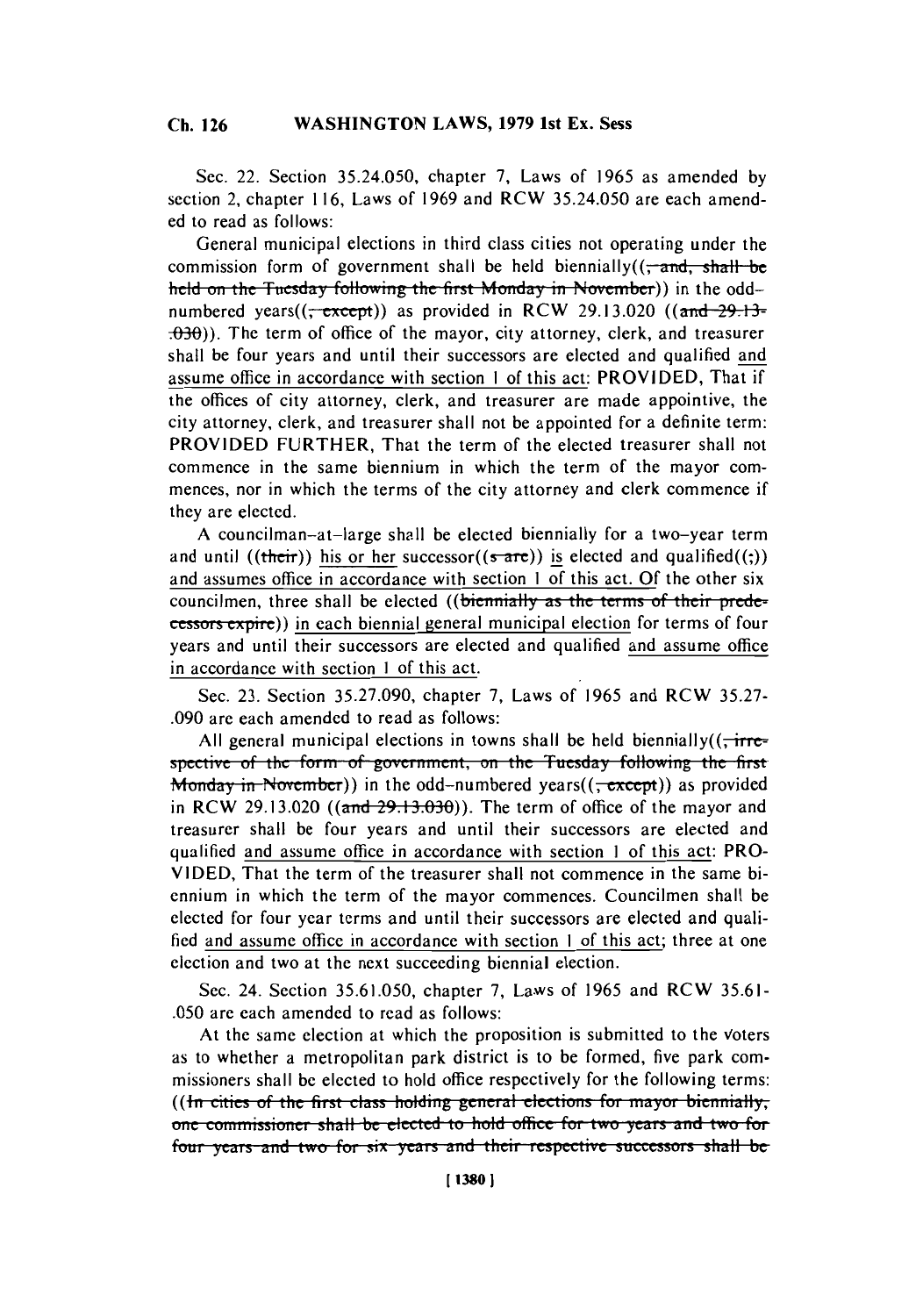**elected at each biennial election for a term of six years and until their respective successors are elected and qualified. In cities of the first class hold-** $\frac{1}{2}$  **ing** elections every three years two commissioners shall be elected for three **years and three commissioners shall be elected for six years and thereafter** two and three commissioners, respectively, shall be elected at each general **election for a term of six years and until their respective successors are**  $e^{\frac{1}{2}}$  elected and qualified)) Where the election is held in an odd-numbered year, one commissioner shall **be** elected to hold office for two years, two shall be elected to hold office for four years, and two shall be elected to hold office for six years. Where the election is held in an even-numbered year, one commissioner shall hold office for three years, two shall hold office for five years, and two shall hold office for seven years. The initial commissioners shall take office immediately when they are elected and qualified, and for purposes of computing their terms of office the terms shall be assumed to commence on the first day of January of the year they are elected. The term of each nominee for park commissioner shall be expressed on the ballot. Thereafter, all commissioners shall serve six-year terms of office and until their respective successors are elected and qualified and assume office in accordance with section **I** of this act. Vacancies shall be filled **by** majority action of the remaining commissioners appointing a voter to **fill** the remainder of the term of the vacant commissioner position.

Sec. **25.** Section **35A.29.090,** chapter **119,** Laws of **1967** ex. sess. and RCW **35A.29.090** are each amended to read as follows:

Except as otherwise provided in RCW **35A.03.130,** 35A.04.140, **35A- .05.110,** and **35A.08.1 10,** the term of every code city officer elected to office ((on the first Tuesday following the first Monday in November of the oddnumbered years)) in a general municipal election as provided in RCW 29-**13.020** shall begin ((as of noon on the second Monday in January following his election)) when qualified and in accordance with section 1 of this act: PROVIDED, That any person elected to less than a full term shall assume office as soon as the election returns are certified and they are qualified in accordance with section 2 of this act, unless otherwise provided in this title: PROVIDED FURTHER, That when not otherwise provided for in this title the term of officers elected at a special election shall begin on the first Monday following the certification of the election returns.

Sec. **26.** Section **36.16.020,** chapter 4, Laws of **1963** and RCW **36.16-** .020 are each amended to read as follows:

The term of office of all county and precinct officers shall be four years and until their successors are elected and qualified and ((shall begin on the **second Monday in January following the election)) assume office in accord**ance with section **I** of this act: PROVIDED, That this section and RCW **36.16.010** shall not apply to county commissioners((. PROVIDED **FUR-**THER, That this section shall not apply to county superintendents elected  $\frac{1962}{2}$ .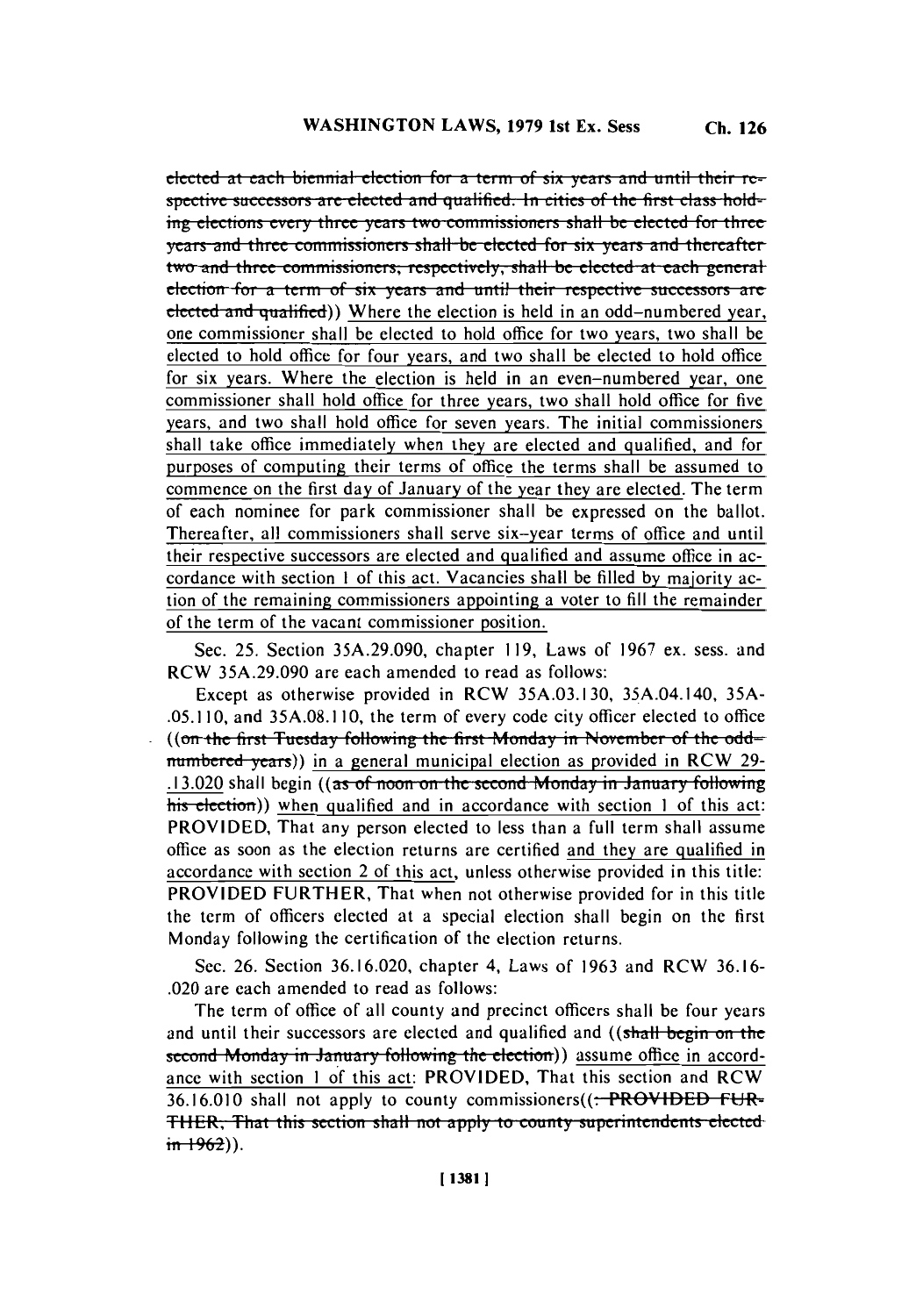Sec. **27.** Section **36.32.030,** chapter 4, Laws of **1963** and RCW **36.32- .030** are each amended to read as follows:

The terms of office of county commissioners shall be four years and until their successors are elected and qualified((<del>. At the expiration of the present</del> **term of office of each county commissioner, each county commissioner thereafter shall be elected for a term of four years)) and assume office in** accordance with section **I** of this act: PROVIDED, That the terms shall be staggered so that either one or two commissioners are elected at a general election held in an even-numbered year.

Sec. **28.** Section **36.69.070,** chapter **4,** Laws of **1963** and RCW **36.69- .070** are each amended to read as follows:

All elections pursuant to this chapter ((regardless of county classification)) shall be conducted in accordance with the provisions of chapter 29.13 RCW *((as for class AA counties: PROVIDED, That a special election for* the formation of any park and recreation district may be held at such time **as may be ordered by the board of county commissioners)** for district elections. Notices of the election for the formation of the park and recreation district shall state generally and briefly the purpose thereof and shall give the boundaries of the proposed district, define the election precincts, designate the polling place of each, give the names of the five nominated park and recreation commissioner candidates of the proposed district, and name the day of the election and the hours during which the polls will be open. The proposition to be submitted to the voters shall be stated in such manner that the voters may indicate yes or no upon the proposition of forming the proposed park and recreation district. The ballot shall be so arranged that voters may vote for the five nominated candidates or may write in the names of other candidates.

Sec. **29.** Section **36.69.080,** chapter **4,** Laws of **1963** and **RCW 36.69- .080** are each amended to read as follows:

**If** a majority of all votes cast upon the proposition favors the formation of the district, [the] ((board of)) county ((commissioners)) legislative authority shall<sup>[1]</sup>, by resolution, declare the territory organized as a park and recreation district under the name theretofore designated, and shall declare the candidate from each subdivision receiving the highest number of votes for park and recreation commissioner the duly elected first park and recreation commissioner of the subdivision of the district. These initial park and recreation commissioners shall take office immediately upon their election and qualification and hold office until their successors are elected and qualified and assume office as provided in **RCW 36.69.090** as now or hereafter amended.

Sec. **30.** Section **36.69.090,** chapter **4,** Laws of **1963** as amended **by** section **18,** chapter 200, Laws of **1963** and **RCW 36.69.090** are each amended to read as follows: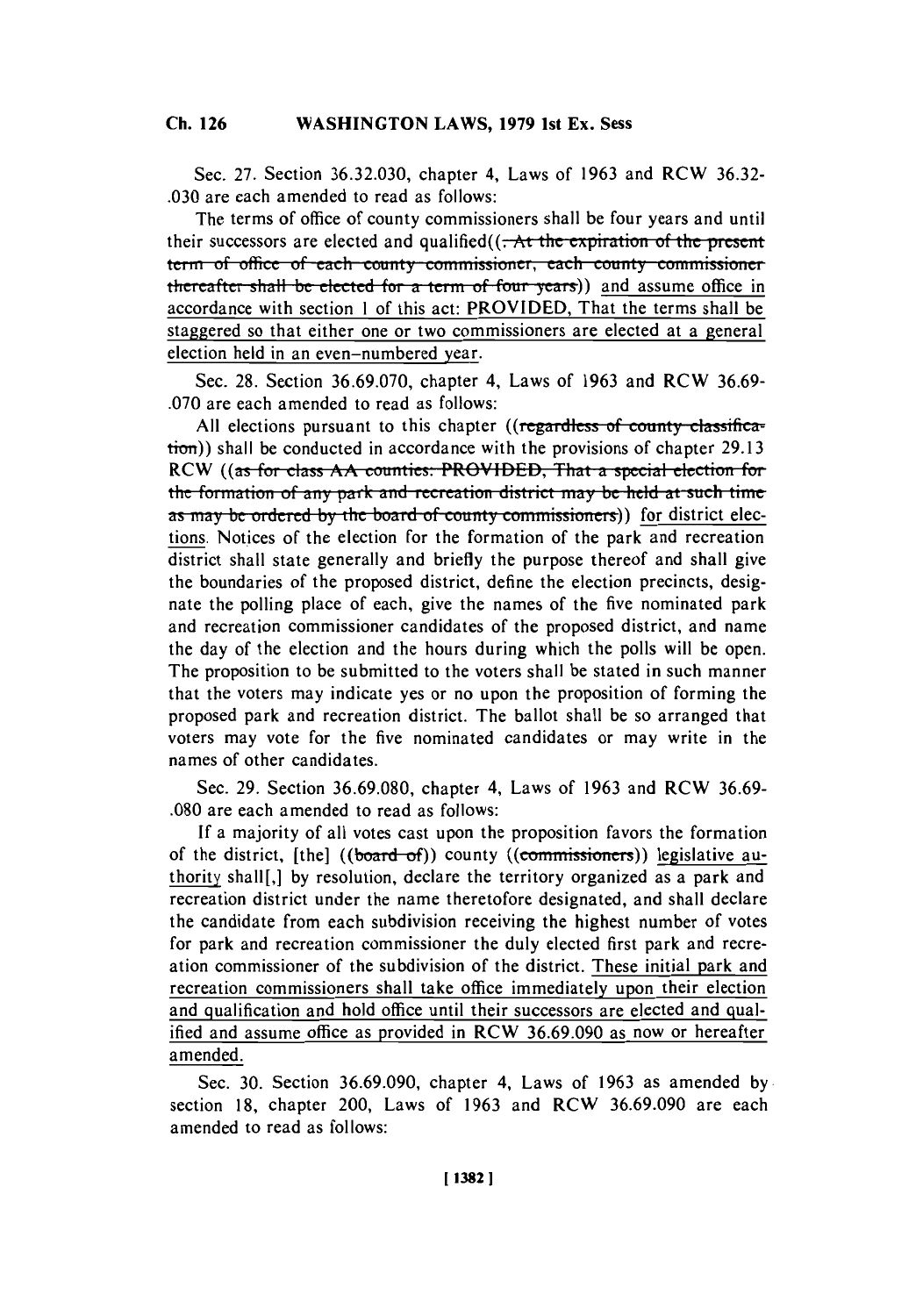Elections for park and recreation district commissioners shall be held biennially in conjunction with the general election on the first Tuesday after the first Monday of November in each ((even-numbered)) odd-numbered year((<del>: PROVIDED, That in class AA counties the election shall be held on the first Tuesday after the first Monday of November in each odd-num-</del> **bered year)).** Residence anywhere within the district shall qualify an elector for any position on the commission after the initial election. Following the initial election declarations of candidacy for the office of commissioner shall be filed with the county auditor not more than sixty nor less than forty-six days prior to said election. Any candidate may withdraw his declaration at any time to and including the first Friday after the last day for filing a declaration of candidacy. **All** names of candidates to be voted upon shall be printed upon the ballot alphabetically in a group under the designation of the title of the offices for which they are candidates. There shall be no rotation of names. **All** commissioners shall serve until their successors are elected and qualified and assume office in accordance with section 1 of this act. ((The terms of office of all commissioners after the first commissioners) shall begin as of noon on the second Monday in January following their respective elections.)) At the first election following the formation of the district, the candidate receiving the highest number of votes shall serve for a term of six years, the two candidates receiving the next highest number of votes shall serve for four years and the two candidates receiving the next highest number of votes shall serve for two years. Thereafter all commissioners shall be elected for six year terms.

Sec. **31.** Section 22, chapter 34, Laws of **1939** as last amended **by** section **1,** chapter **86,** Laws of **1973** and RCW **52.12.010** are each amended to read as follows:

The affairs of the district shall be managed **by** a board of fire commissioners composed of three resident electors of the district. The members of any district which owns or operates motor-powered fire fighting equipment shall each receive twenty-five dollars per day, not to exceed seventy-five dollars per month, for attendance at board meetings and for performance of other services in behalf of the district. In addition, they shall receive necessary expenses incurred in attending meetings of the board or when otherwise engaged in district business, and shall be entitled to receive the same insurance available to all firemen of the district: PROVIDED, That the premiums for such insurance, except liability insurance, shall be paid **by** the individual commissioners who elect to receive it. In any district which has a fire department owning and operating motor-powered fire fighting equipment and employing personnel on a full time, fully paid basis, fire commissioners, in addition to expenses as aforesaid, shall each receive twenty-five dollars per day, not to exceed one hundred twenty-five dollars per month, for attendance at board meetings and for performance of other services on behalf of the district. Any commissioner may waive all or any portion of his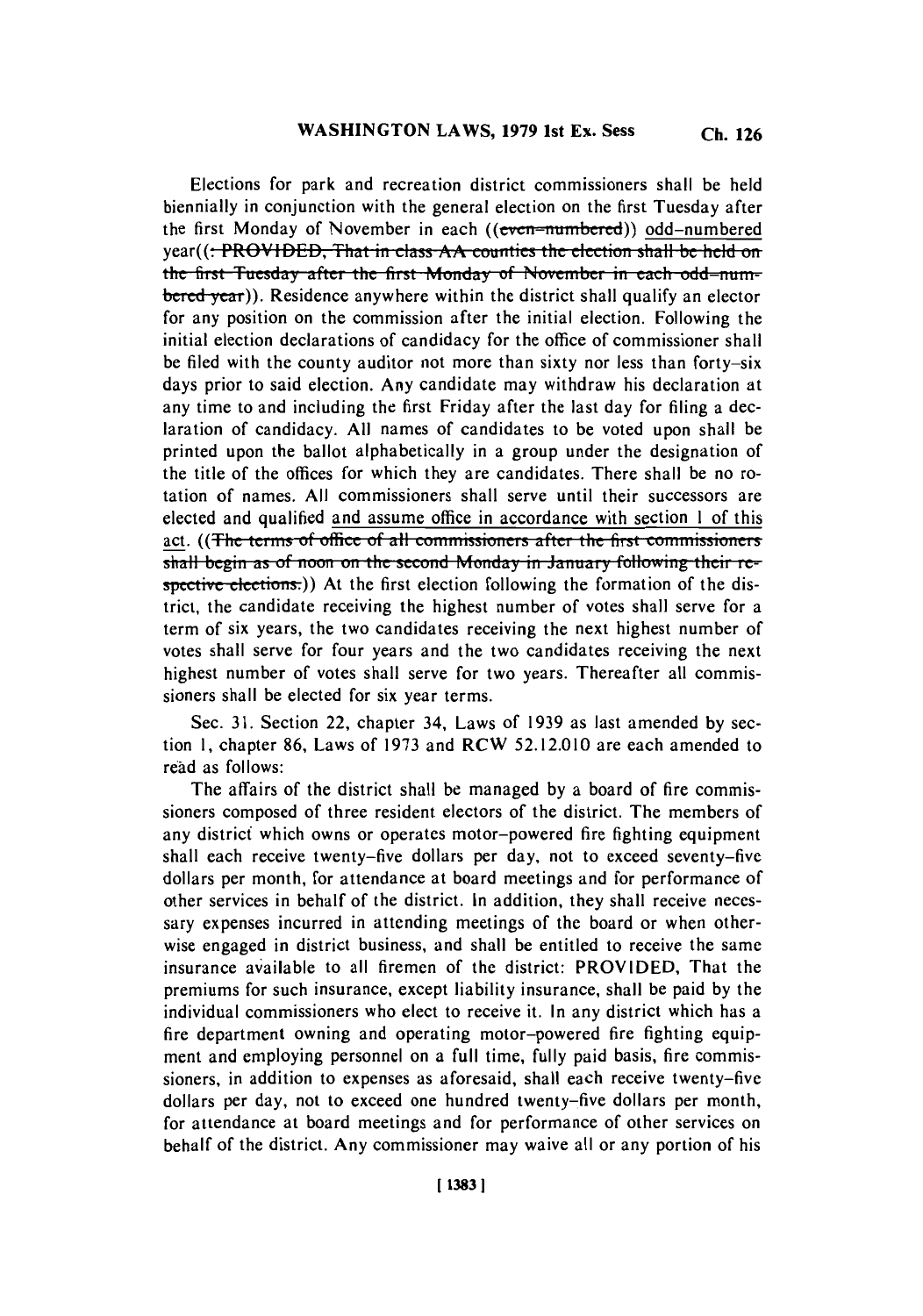compensation payable under this section as to any month or months during his term of office, **by** a written waiver filed with the secretary as provided in this section. The waiver, to be effective, must be filed any time after the commissioner's election and prior to the date on which said compensation would otherwise be paid. The waiver shall specify the month or period of months for which it is made.

The board shall fix the compensation to be paid the secretary and all other agents and employees of the district. The board may, **by** resolution adopted **by** unanimous vote, authorize any of its members to serve as volunteer firemen without compensation. **A** commissioner actually serving as a volunteer fireman may enjoy the rights and benefits of a volunteer fireman. The first commissioners shall take office immediately when qualified in accordance with section 2 of this act and shall serve until after the next general election for the selection of commissioners and until their successors have been elected  $((or *appointed*))$  and have qualified and have assumed office in accordance with section **I** of this act.

Sec. **32.** Section **23,** chapter 34, Laws of **1939** and RCW **52.12.020** are each amended to read as follows:

Except as herein otherwise provided, the term of fire commissioner shall be six years ((from and after the second Monday in January next succeeding his election. At the next general election, fire commissioners of the district shall be elected. Such)) and shall begin in accordance with section 1 of this act. Except that fire protection district elections are held in odd-numbered years, elections shall be called, noticed, conducted, canvassed, and certificates of election issued **by** the same officials as for general elections for selection of county officials.

Sec. **33.** Section **27,** chapter 34, Laws of **1939** and RCW **52.12.060** are each amended to read as follows:

At the time of the next general election occurring thirty or more days after the creation of the district, three members of the board of fire commissioners shall be elected. The candidate receiving the highest number of votes shall serve for a term of six years beginning ((on the second Monday **in January following**)) in accordance with section 1 of this act, the candidate receiving the next highest number of votes shall serve for a term of four years, as aforesaid, and the candidate receiving the next highest number of votes shall serve for a term of two years, as aforesaid. It is the intent of the law that the term of one fire commissioner only shall expire biennial**ly** and that this relationship be preserved so far as legally possible.

Sec. 34. Section 2, chapter **68,** Laws of **1951** and RCW **53.12.172** are each amended to read as follows:

In every such port district the term of office of each port commissioner shall be six years and until his or her successor is elected and qualified, and one commissioner shall be elected at the time of the general election in each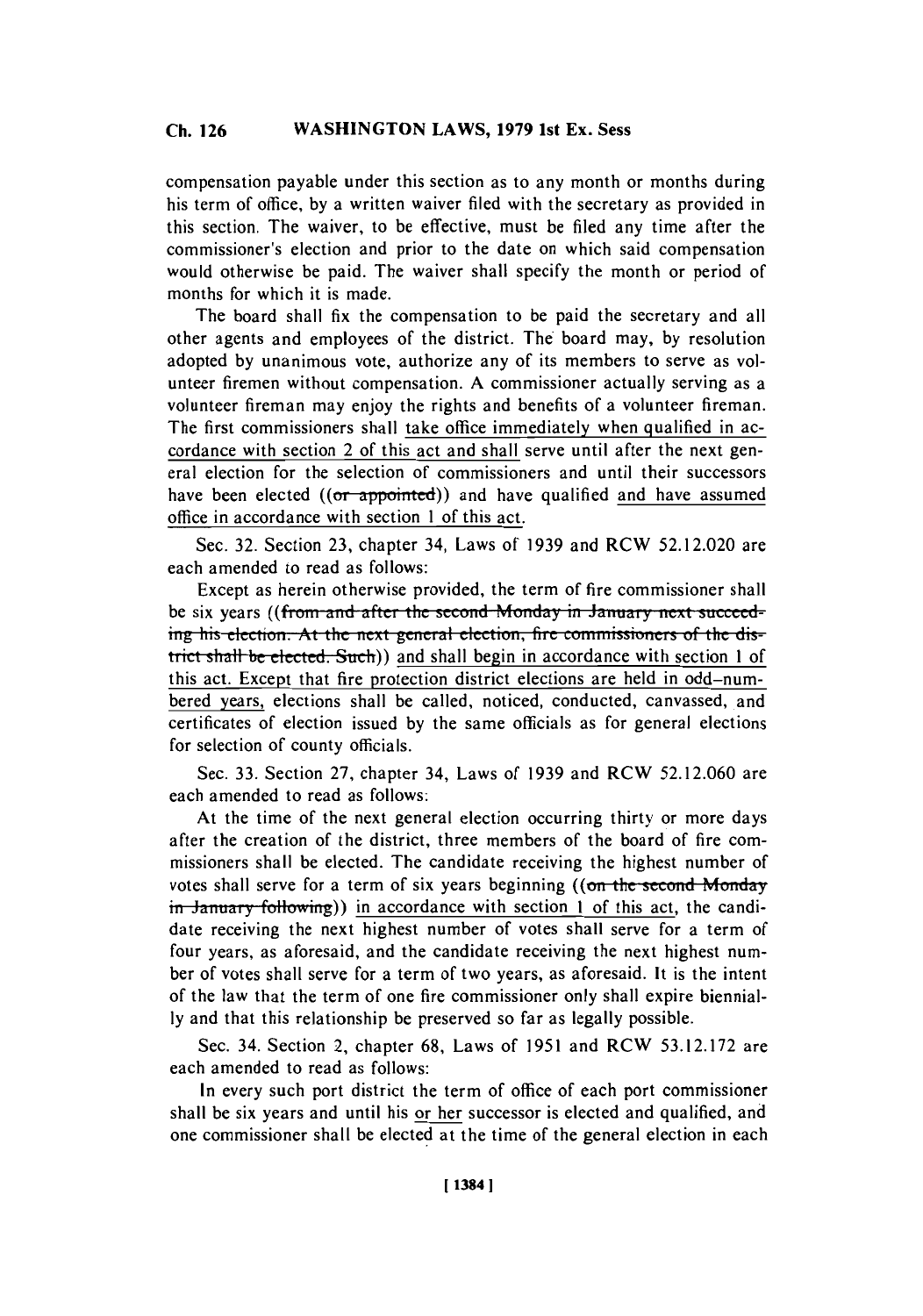(( $even-numbered$ )) odd-numbered year for the term of six years ((from the first of January following his election)) beginning in accordance with section **I** of this act: PROVIDED, That the terms of office of the port commissioners shall be staggered in any district hereafter organized as follows: **(1)** The candidate residing in the first commissioner district receiving the highest number of votes in the port district at the election organizing the district shall hold office until ((the expiration of six years after the first day of **January following his election if such election is at a general election, and** if such election is at a special election he shall hold office until the expira**tion of six years after the first day of January following the next succeeding** general election)) a successor assumes office who is elected from the election held in the sixth year after the organizational election, if such organizational election was held in an odd-numbered year, or from the election held in the fifth year after the organizational election if such organizational election was held in an even-numbered year; (2) the candidate residing in the second commissioner district receiving the highest number of votes in the port district at such organizational election shall hold office until (( $t$ he  $\frac{1}{2}$  **expiration of four years from the first day of January following his election** if such election is at a general election, and if such election is at a special **election he shall hold office until the expiration of four years after the first.** day of January following the next succeeding general election)) a successor assumes office who is elected from the election held in the fourth year after the organizational election, if such organizational election was held in an odd-numbered year, or from the election held in the third year after the organizational election if such organizational election was held in an evennumbered year; and **(3)** the candidate residing in the third commissioner district receiving the highest number of votes in the port district at such organizational election shall hold office until ((the expiration of two years after the first day of January following his election if such election is at a general election, and if such election is at a special election he shall hold office until the expiration of two years after the first day of January following the next succeeding general election; in all the foregoing situations, the **commissioner to hold office until his successor is elected and qualified)**) a successor assumes office who is elected from the election held in the second year after the organizational election, if such organizational election was held in an odd-numbered year, or from the election held in the first year after the organizational election if such organizational election was held in an even-numbered year.

Sec. **35.** Section 2, chapter **113,** Laws of **1925** ex. sess. as amended **by** section 2, chapter 45, Laws of 1941 and **RCW 53.12.220** are each amended to read as follows:

In every such port district the term of office of each port commissioner shall be six years and until his or her successor is elected and qualified, and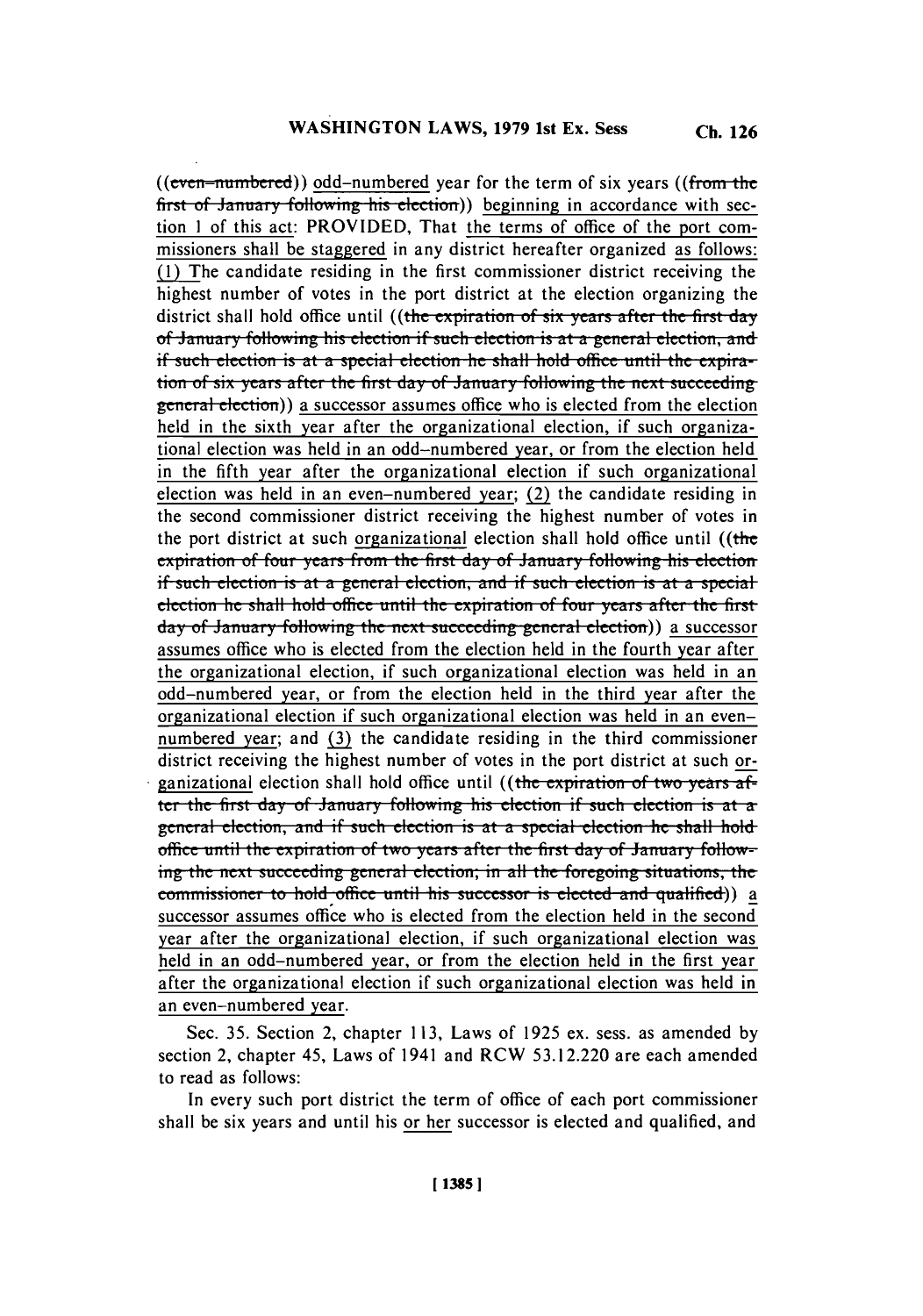# **Ch. 126 WASHINGTON** LAWS, **1979** 1st Ex. Sess

one port commissioner shall be elected at the time of the general ((bienni- $\sigma$ )) election in each ((even-numbered)) odd-numbered year for the term of six years ((from the first day of January following his election)) beginning in accordance with section **I** of this act: PROVIDED, That the terms of office of the port commissioners shall be staggered in any such district hereafter organized as follows: **(1)** The candidate residing in the first commissioner's district receiving the highest number of votes in the port district at the election organizing the district shall hold office until ((the expiration of six years after the first day of January following his election if such election is at a general biennial election, and if such election is at a special election he shall hold office until the expiration of six years after the first day of **January**, following the next succeeding general biennial election)) a successor assumes office who is elected from the election held in the sixth year after the organizational election, if such organizational election was held in an odd-numbered year, or from the election held in the fifth year after the organizational election if such organizational election was held in an even-numbered year;  $(2)$  the candidate residing in the second commissioner district receiving the highest number of votes in the port district at such organizational election shall hold office [until] ((until the expiration of four years from the first day of January following his election if such election is at a general biennial election, and if such election is at a special *differe the shall hold office until the expiration of four years after the first* day of January following the next succeeding general biennial election)) a successor assumes office who is elected from the election held in the fourth year after the organizational election, if such organizational election was held in an odd-numbered year, or from the election held in the third year after the organizational election if such organizational election was held in an even-numbered year; and **(3)** the candidate residing in the third commissioner district receiving the highest number of votes in the port district at such organizational election shall hold office until ((the expiration of two *years after the first day of January following his election if such organiza*tional election is at a general biennial election, and if such election is at a special election he shall hold office until the expiration of two years after the first day of January following the next succeeding general biennial election. In all port districts in first class counties, the boundaries of which are coex**tensive with the counties in which they are located, there shall be a port** commissioner elected at the general biennial election held in 1942 from sommissioner's district No. 2 and at the general biennial election in 1944 a **commissioner from commissioner's district No. 1, and at the general bien**hial election in 1946 a commissioner from commissioner's district No. 3. Port commissioners holding office at the time this act takes effect shall confintuc in officc. until their successoi *are* elete **and** qualified. **In** all pot districts in class A counties, the boundaries of which are coextensive with the counties in which they are located, there shall be a port commissioner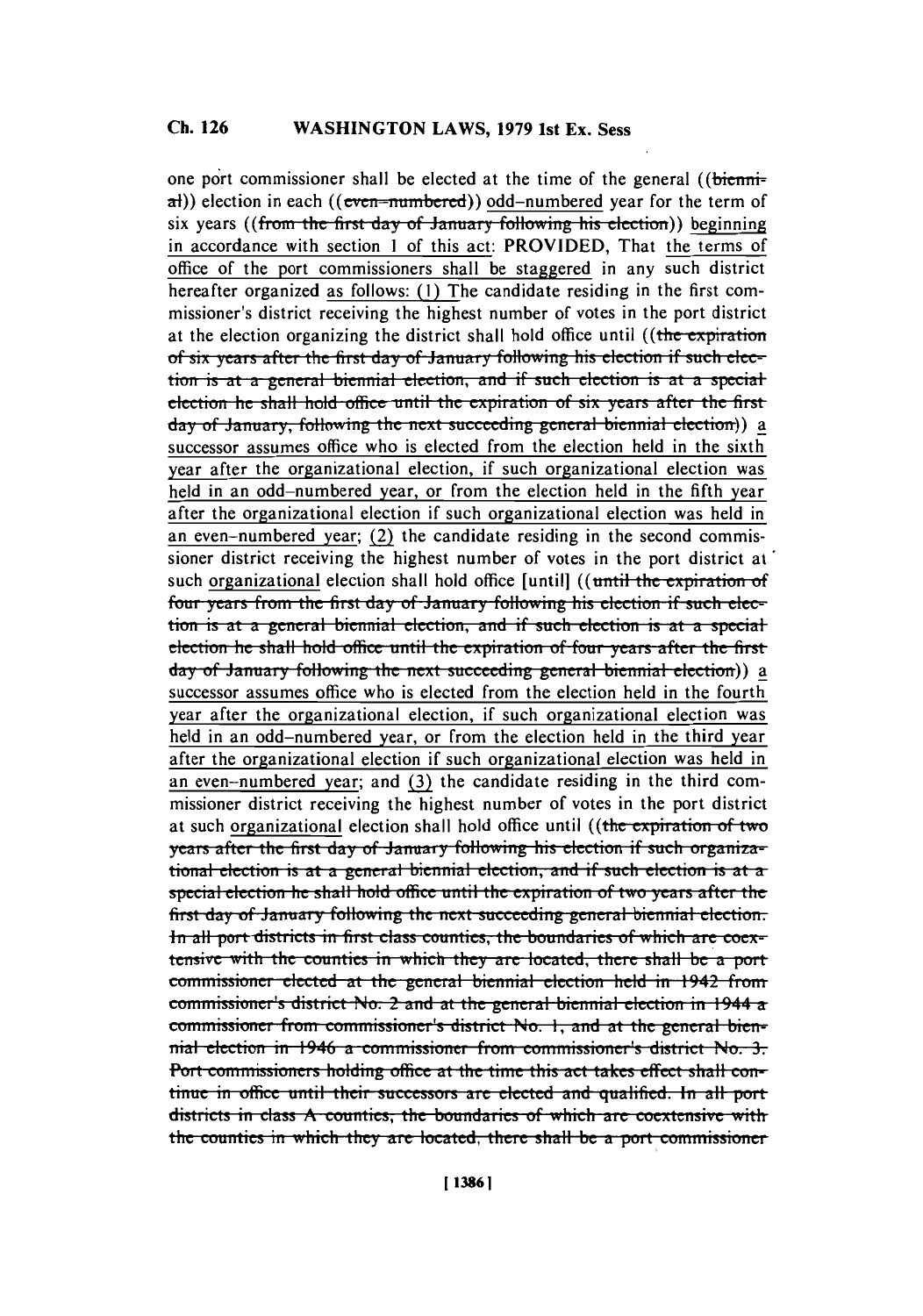effected at the general biennial election held in 1942 from commissioner's **district No. 1 and at the general biennial election in 1944 a commissioner from commissioner's district No. 3, and at the general biennial election in** 1946 a commissioner from commissioner's district No. 2. Port commissioners holding office at the time this act takes effect shall continue in office until their successors are elected and qualified)) a successor assumes office who is elected from the election held in the second year after the organizational election, *if* such organizational election was held in an odd-numbered year, or from the election held in the first year after the organizational election if such organizational election was held in an even-numbered year.

Sec. **36.** Section **5,** chapter **207,** Laws of **1951** and RCW *54.08.060* are each amended to read as follows:

Whenever a proposition for the formation of a public utility district is to be submitted to voters in any county, the ((board of county commissioners)) county legislative authority may **by** resolution call a special election, and at the request of petitioners for the formation of such district contained in the petition shall do so and shall provide for holding the same at the earliest practicable time. **If** the boundaries of the proposed district embrace an area less than the entire county, such election shall be confined to the area so included. The notice of such election shall state the boundaries of the proposed district and the object of such election; in other respects, such election shall be held and called in the same manner as provided **by** law for the holding and calling of general elections: PROVIDED, That notice thereof shall be given for not less than ten days nor more than thirty days prior to such special election. In submitting the said proposition to the voters for their approval or rejection, such proposition shall be expressed on the ballots in substantially the following terms:

At the same special election on the proposition to form a public utility district, there shall also be an election for three public utility district commissioners: PROVIDED, That the election of such commissioners shall be null and void if the proposition to form the public utility district does not receive approval **by** a majority of the voters voting on the proposition. Nomination for and election of public utility district commissioners shall conform with the provisions of **RCW** 54.12.010 as now or hereafter amended, except for the day of such election and the term of office of the original commissioners. The commissioners first to be elected at such special election shall hold office from the first day of the month following the commissioners' election for the terms as specified in this section which terms shall be computed from the first day in January next following the election. **If** such special election was held in an even-numbered year, the commissioners residing in commissioner district number one shall hold office for the term of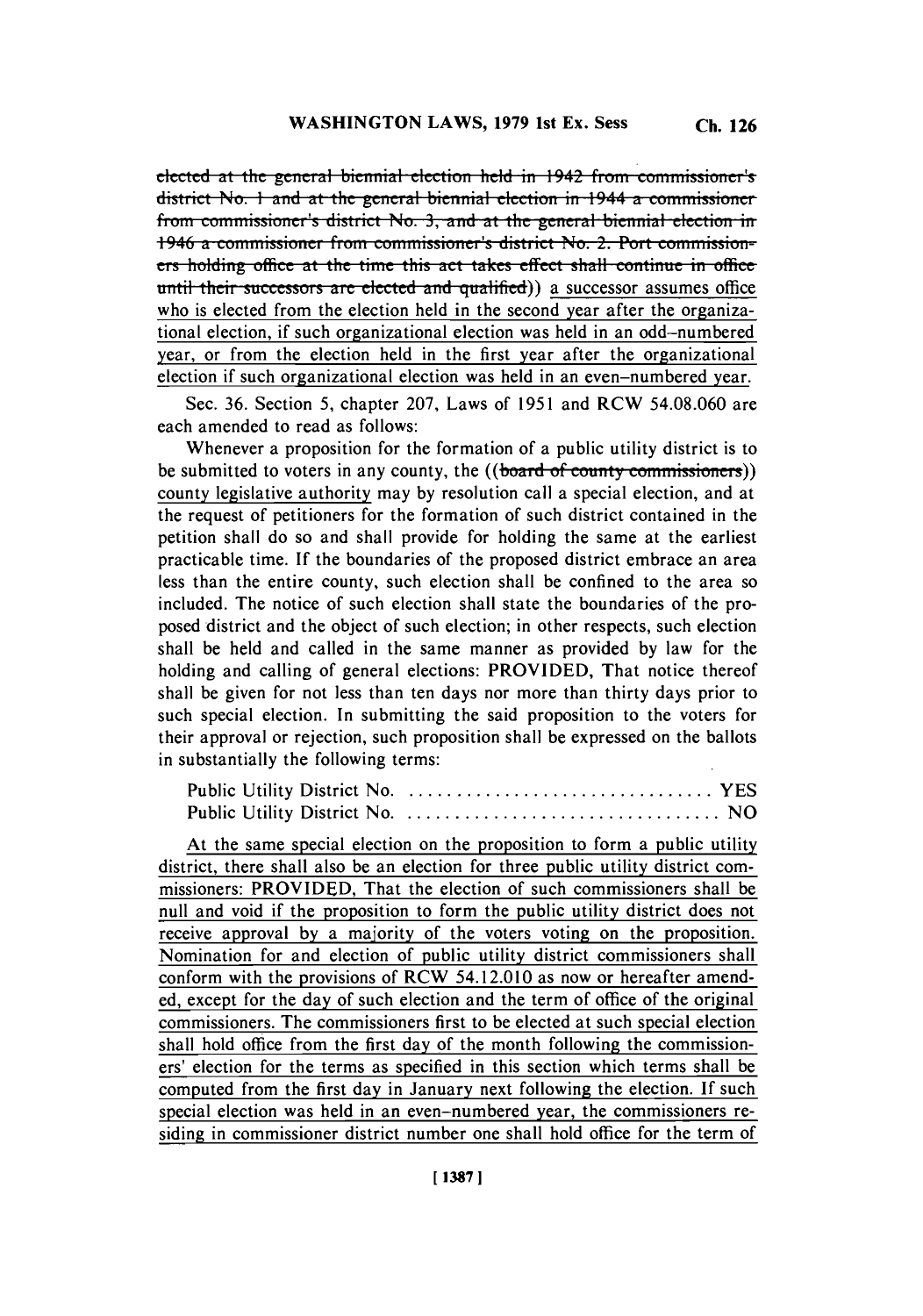six years, the commissioner residing in commissioner district number two shall hold office for the term of four years, and the commissioner residing in commissioner district number three shall hold office for the term of two years. **If** such special election was held in an odd-numbered year, the commissioner residing in commissioner district number one shall hold office for the term of five years, the commissioner residing in commissioner district number two shall hold office for the term of three years, and the commissioner residing in commissioner district number three shall hold office for the term of one year.

The term "general election" as used herein means biennial general elections at which state and county officers are elected.

Sec. **37.** Section 4, chapter **1,** Laws of **1931** as last amended **by** section **8,** chapter **36,** Laws of **1977** ex. sess. and RCW 54.12.010 are each amended to read as follows:

Within ten days after such election, the ((election board of the)) county canvassing board shall canvass the returns, and if at such election a majority of the voters voting upon such proposition shall vote in favor of the formation of such district, the  $((e<sub>lection</sub>))$  canvassing board shall so declare in its canvass of the returns of such election, and such public utility district shall then be and become a municipal corporation of the state of Washington, and the name of such public utility district shall be Public Utility District No. . . . . . . of . . . . . . . . . . County. The powers of the public utility district shall be exercised through a commission consisting of three members in three commissioner districts, and five members in five commissioner districts. When the public utility district is coextensive with the limits of such county, then, at the first election of commissioners and until any change shall have been made in the boundaries of public utility district commissioner districts, one public utility district commissioner shall be chosen from each of the three county commissioner districts of the county in which the public utility district is located if the county is not operating under a "Home Rule" charter. When the public utility district comprises only a portion of the county, with boundaries established in accordance with chapter 54.08 RCW, or when the public utility district is located in a county operating under a "Home Rule" charter, three public utility district commissioner districts, numbered consecutively, having approximately equal population and boundaries, following ward and precinct lines, as far as practicable, shall be described in the petition for the formation of the public utility district, which shall be subject to appropriate change **by** the county  $((commissioners))$  legislative authority if and when they change the boundaries of the proposed public utility district, and one commissioner shall be elected from each of said public utility district commissioner districts. In all five commissioner districts an additional commissioner at large shall be chosen from each of the two at large districts. No person shall be eligible to be elected to the office of public utility district commissioner for a particular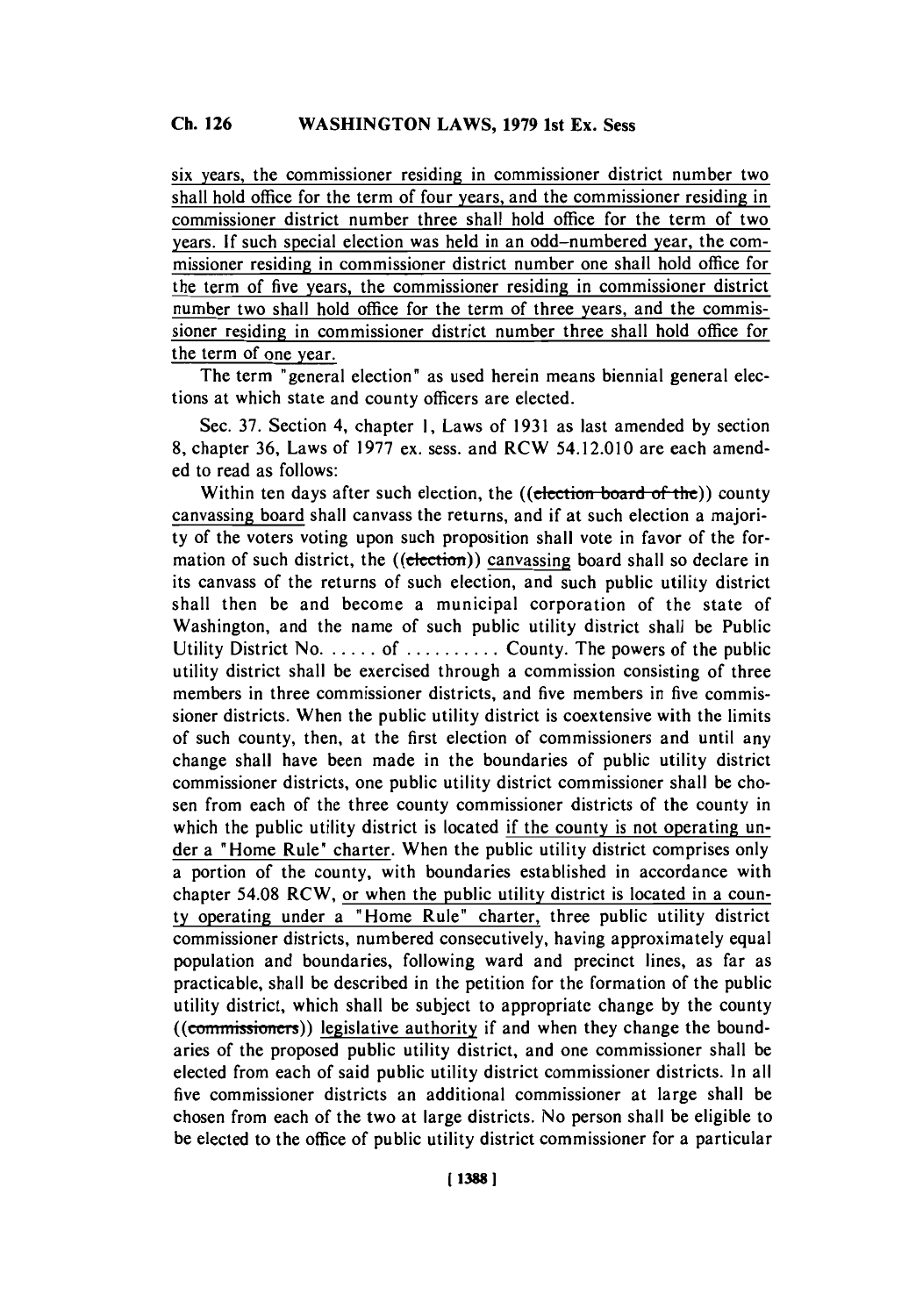district commissioner district unless he is a registered voter of the public utility district commissioner district or at large district from which he is elected.

Except as otherwise provided, the term of office of each public utility district commissioner other than the commissioners at large shall be six years, and the term of each commissioner at large shall be four years. Each term shall be computed ((from the first day of December)) in accordance with section 1 of this act following the commissioner's election. One commissioner at large and one commissioner from a commissioner district shall be elected at each general election held in an even-numbered year for the term of four years and six years respectively. **All** candidates shall be voted upon **by** the entire public utility district.

When a public utility district is formed, three public utility district commissioners shall be elected at the same election at which the proposition is submitted to the voters as to whether such public utility district shall be formed. **If** the general election adopting the proposition to create the public utility district was held in an even-numbered year, the commissioner residing in commissioner district number one shall hold office for the term of six years; the commissioner residing in commissioner district number two shall hold office for the term of four years; and the commissioner residing in commissioner district number three shall hold office for the term of two years. **If** the general election adopting the proposition to create the public utility district was held in an odd-numbered year, the commissioner residing in commissioner district number one shall hold office for the term of five years, the commissioner in district two shall hold office for the term of three years, and the commissioner in district three shall hold office for the term of one year. The commissioners first to be elected as above provided shall hold office from the first day of the month following the commissioners' election and their respective terms of office shall be computed from the first day of January next following the election. **((Each term shall be computed from** the first day of December following the commissioners' election.))

**All** public utility district commissioners shall hold office until their successors shall have been elected and have qualified and assume office **in** accordance with section **I** of this act. **A** filing for nomination for public utility district commissioner shall be accompanied **by** a petition signed **by** one hundred registered voters of the public utility district, which shall be certified **by** the county auditor to contain the required number of registered voters, and shall otherwise be filed in accord with the requirements of RCW **29.21.060.** At the time of filing such nominating petition, the person so nominated shall execute and file a declaration of candidacy subject to the provisions of RCW **29.21.060,** as now or hereafter amended. The petition and each page of the petition shall state whether the nomination is for a commissioner from a particular commissioner district or for a commissioner at large and shall state the districts; otherwise it shall be void. **A** vacancy in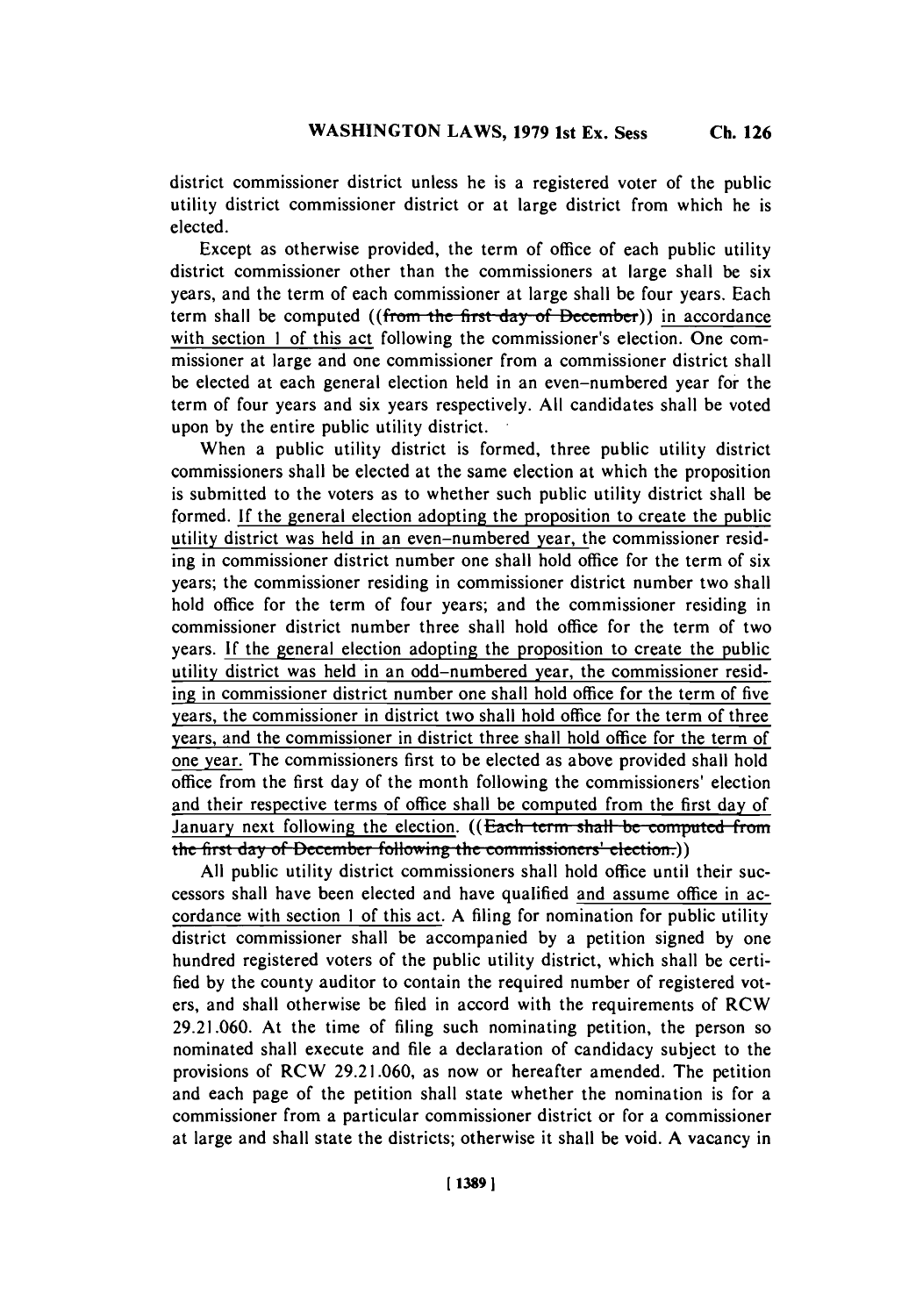the office of public utility district commissioner shall occur **by** death, resignation, removal, conviction of a felony, nonattendance at meetings of the public utility district commission for a period of sixty days unless excused **by** the public utility district commission, **by** any statutory disqualification, or **by** any permanent disability preventing the proper discharge of his duty. In the event of a vacancy in said office, such vacancy shall be filled at the next general election held in an even-numbered year, the vacancy in the interim to be **filled by** appointment **by** the remaining commissioners. **If** more than one vacancy exists at the same time in a three commissioner district, or more than two in a five commissioner district, a special election shall be called by the county ((election)) canvassing board upon the request of the remainder, or, that failing, **by** the county election board, such election to be held not more than forty days after the occurring of such vacancies.

**A** majority of the persons holding the office of public utility district commissioner at any time shall constitute a quorum of the commission for the transaction of business, and the concurrence of a majority of the persons holding such office at the time shall be necessary and shall be sufficient for the passage of any resolution, but no business shall be transacted, except in usual and ordinary course, unless there are in office at least a majority of the full number of commissioners fixed **by** law.

The boundaries of the public utility district commissioners' district may be changed only **by** the public utility district commission, and shall be examined every ten years to determine substantial equality of population, but said boundaries shall not be changed oftener than once in four years, and only when all members of the commission are present. The proposed change of the boundaries of the public utility district commissioners' district must be made **by** resolution and after public hearing. Notice of the time of a public hearing thereon shall be published for two weeks prior thereto. Upon a referendum petition signed **by** ten percent of the qualified voters of the public utility district being filed with the county auditor, the ((board-of  $a$ <sub>county</sub> commissioners)) county legislative authority shall submit such proposed change of boundaries to the voters of the public utility district for their approval or rejection. Such petition must **be** filed within ninety days after the adoption of resolution of the proposed action. The validity of said petition shall be governed **by** the provisions of chapter 54.08 **RCW.**

Sec. **38.** Section **1,** chapter 1 **10,** Laws of **1953** as last amended **by** section **17,** chapter 200, Laws of **1963** and RCW **56.12.020** are each amended to read as follows:

At the election held to form or reorganize a district, there shall be elected three commissioners who shall assume office immediately when qualified in accordance with section 2 of this act to hold office for terms of two, four, and six years respectively, and until their successors are elected and qualified and assume office in accordance with section 1 of this act.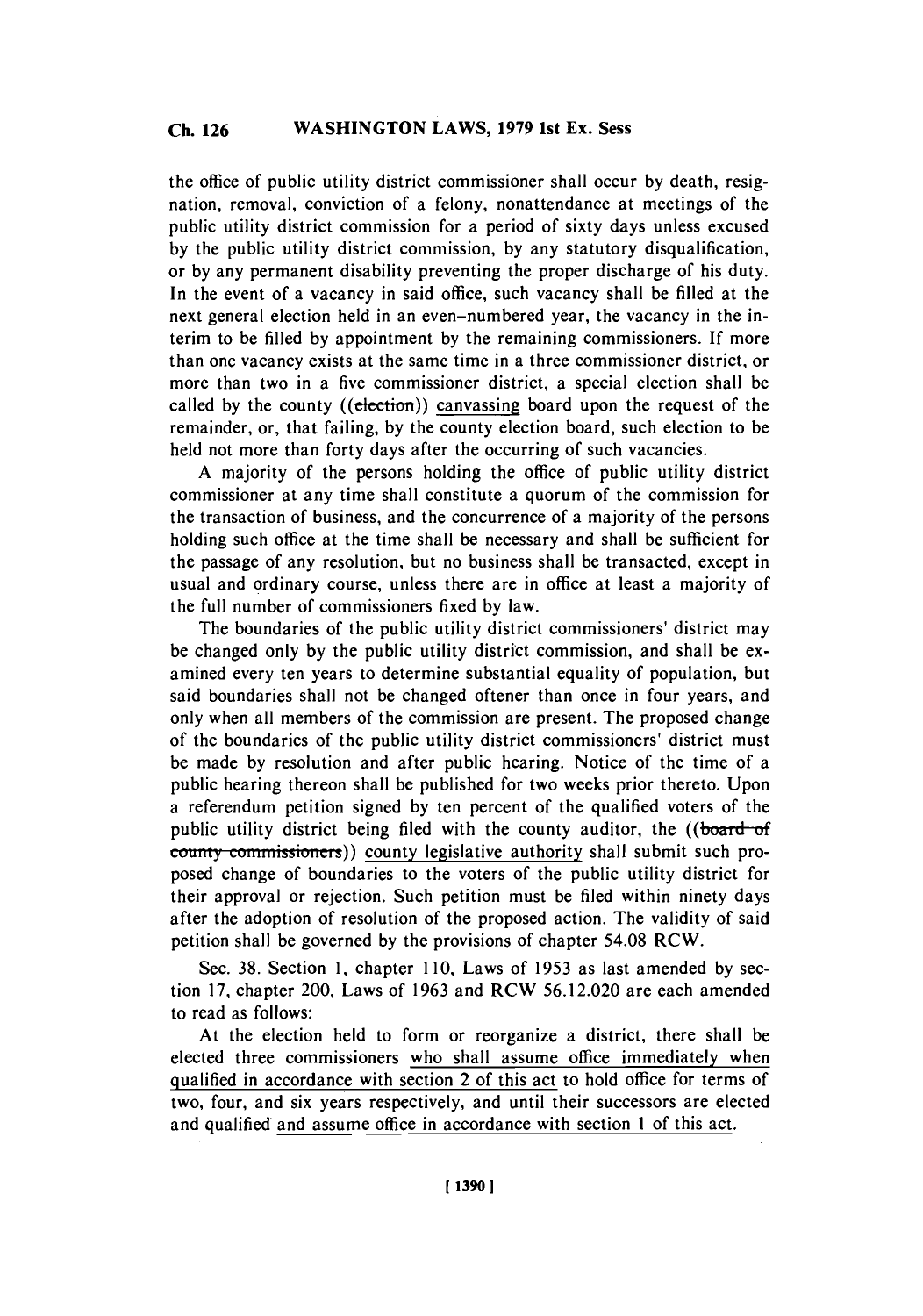The term of each nominee shall be expressed on the ballot and shall be computed from ((the date of assuming office following)) the first day of January next following if the initial election of the sewer district commissioners was in a general district election as provided in RCW **29.13.020,** or from the first day of January following the first general election for sewer districts after its creation if the initial election was on a date other than a general district election. Thereafter, every two years there shall be elected a commissioner for a term of six years and until his or her successor is elected and qualified, at  $((a\pi))$  the general election held  $((\omega\pi + b\pi))$  **i** all  $(b\pi + b\pi)$  **i** allowing the first Monday in November)) in the odd-numbered years, as provided in RCW **29.13.020,** and conducted **by** the county auditor and the returns shall be canvassed **by** the county canvassing board of election returns: PROV ID-**ED,** That each such commissioner shall assume office in accordance with section **I** of this act.

((All sewer district commissioners elected for a regular six year term on **the second Tuesday of March, 1962, shall remain in office until their suc**cessors are elected and qualified at the general district election to be held on the Tuesday following the first Monday in November, 1969.

There shall be no general sewer district election held in the year 1964 and those sewer district commissioners whose terms would have expired in 1964, but for the provisions of this amendatory act, shall remain in office. until their successors are elected and qualified at the general sewer district election to be held on the Tuesday following the first Monday in November, **1965.**

There shall be no general sewer district election held in the year 1966 **and those sewer district commissioners whose terms would have expired in 1966, but for the provisions of this amendatory act, shall remain in office until their successors are elected and qualified at the general sewer district election to be held on the Tuesday following the first Monday in November, 1967.))**

Sec **. 39.** Section 4, chapter **18,** Laws of **1959** and RCW **57.12.030** are each amended to read as follows:

((The officers of any city or town, or in any precinct in a water district where registration is required, having charge of the registration shall deliver the same to the water commissioners for the use of the election officers at any election held in a water district formed under and in accordance with the provisions of this act. And the registration of voters for election to be **held in such water district shall be conducted by the city or town clerks and** officers of registration of the city, town and territory embraced within said **water district. And any elector who shall have registered in accordance with** the laws of this state, entitling him to vote at a general or special election in **the city, town or territory comprised within such water district, within time to constitute same a good registration for any general or special election of isaid water district, shall be entitled to vote thereat without further or other**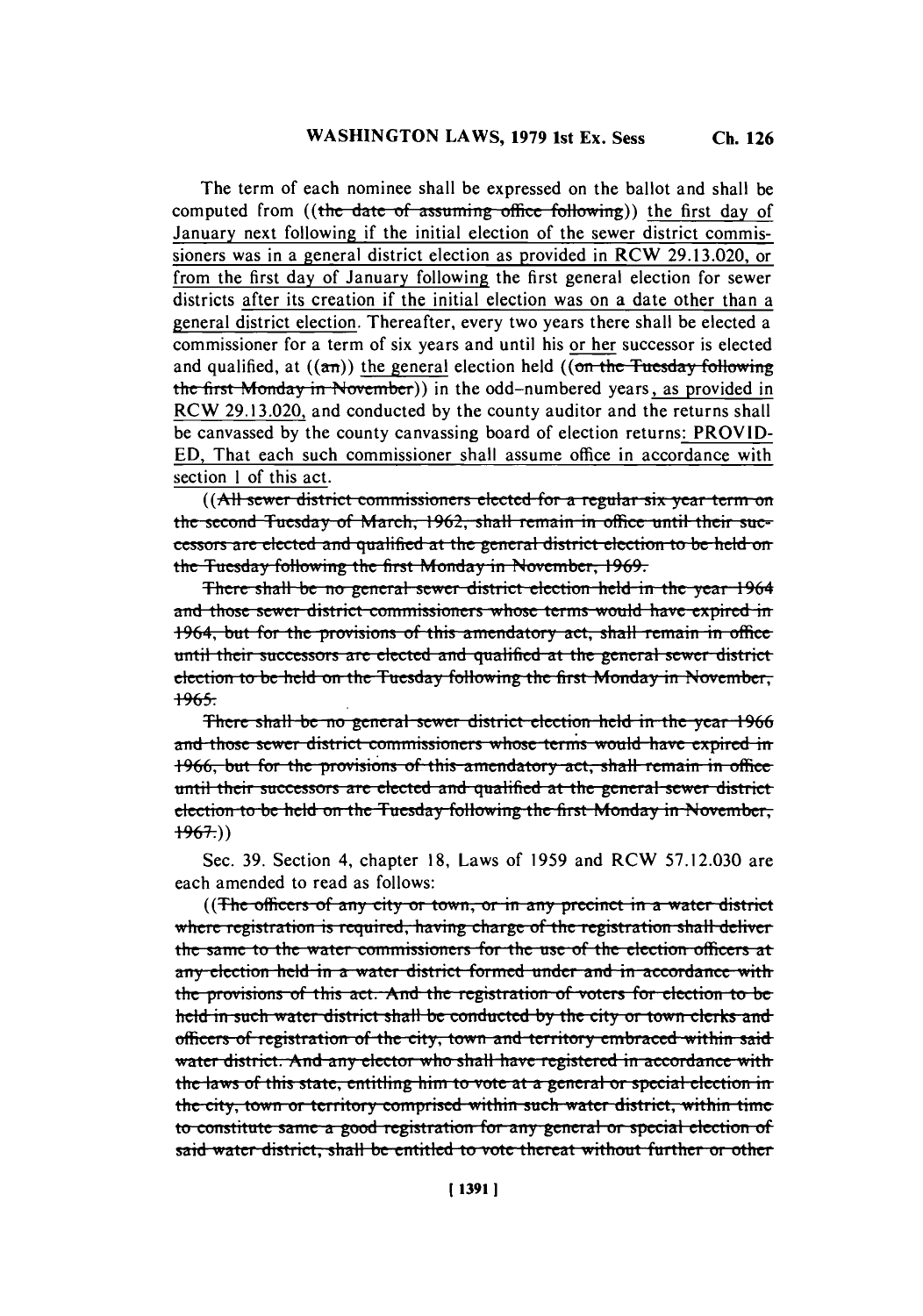registration. The city or town clerk or registration officer required to perform the duties enumerated under this act shall receive no additional compensation therefor.))

The general laws of the state of Washington governing the registration of voters for a general or a special city  $((or *town municipat*))$  election $((a *return 确*$ when not inconsistent with the foregoing provision;)) shall govern the registration of voters for elections held under this chapter( $\left($ , and the registration **books of the city, town and territory comprising said water district shall be** the books used by said water district, and no separate registration books shall be kept or maintained by it)). The manner of holding any general or special election for said water district shall be in accordance with the laws of this state ((and the charter provisions of the cities or towns within said water district if any there be, and insofar as the same are not inconsistent with the provisions of this act)). All elections in a water district shall be conducted **by** the canvassing board of the county within which it is located. All expenses of elections for  $((\text{the formation of such}))$  a water district $((s))$ shall be paid ((by the county in which said election is held and such expenditure is hereby declared to be for a county purpose, and the money paid **but for such purpose shall be repaid to such county by the water district if** formed)) for out of the funds of such water district: PROVIDED, That if the voters fail to approve the formation of a water district, the county shall pay all expenses of the formation election.

Except as in this section otherwise provided, the term of office of each water district commissioner shall be six years, such term to be computed from the first day of ((December)) January following his election, and one such commissioner shall be elected at each biennial general election, as provided in RCW **29.13.020,** for the term of six years and until his or her successor  $((has been))$  is elected and  $((has))$  qualified and assumes office in accordance with section 1 of this act. **All** candidates shall be voted upon **by** the entire water district.

In any water district hereafter formed, three water district commissioners shall be elected at the same election at which the proposition is submitted to the voters as to whether such water district shall be formed. The commissioner residing in commissioner district number one shall hold office for the term of six years; the commissioner residing in commissioner district number two shall hold office for the term of four years; and the commissioner residing in commissioner district number three shall hold office for the term of two years: PROVIDED, That the members of the first commission shall take office immediately upon their election and qualification. The terms of all commissioners first to be elected as above provided shall also include the time intervening between the date that the results of their election are declared in the canvass of returns thereof( $\left( \frac{1}{x} \right)$  and the date from which the length of their terms is computed as above specified)) and the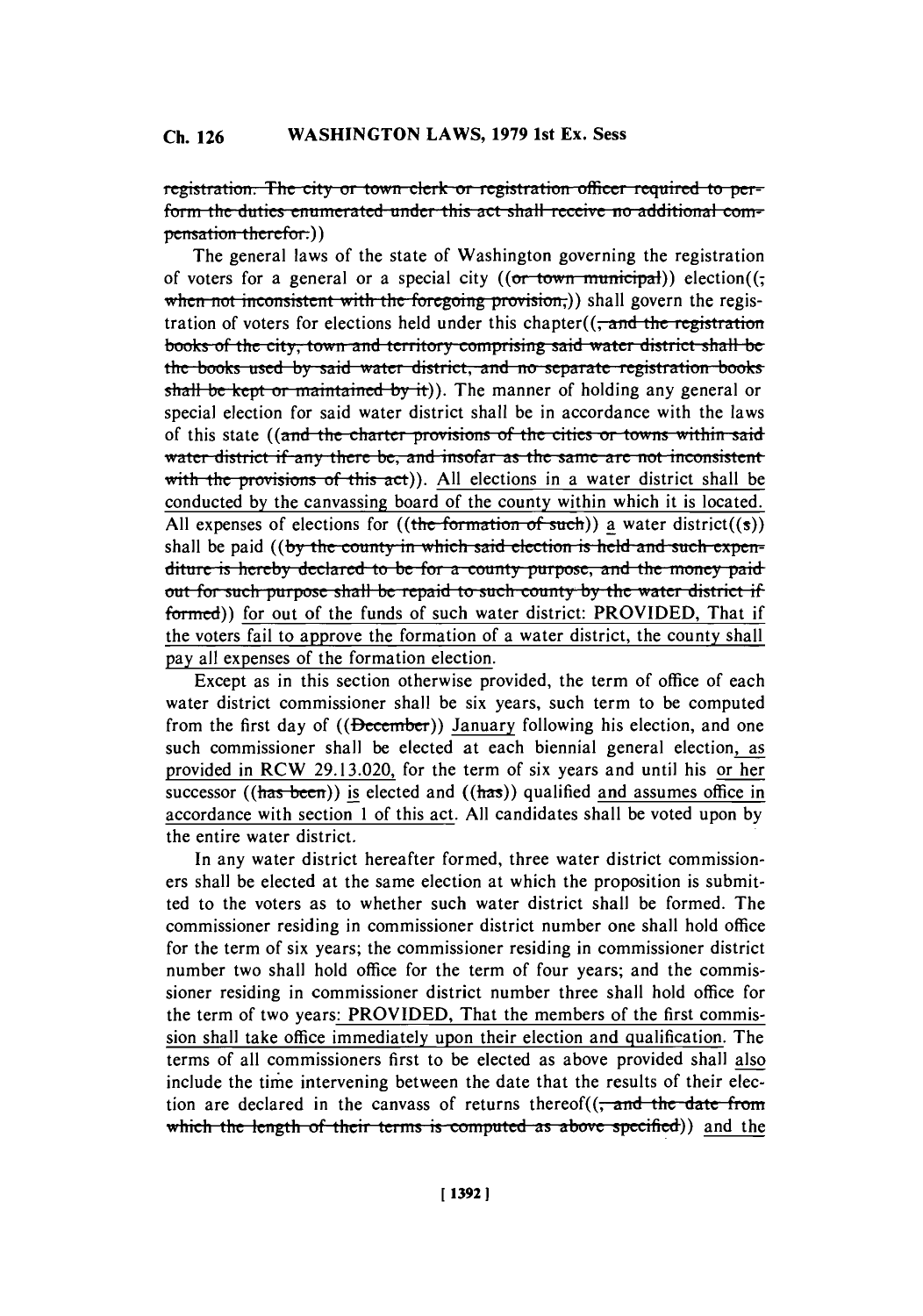first day of January following the next general district election as provided in RCW **29.13.020.**

**((No election of commissioners in any water district, except to fill vaeancies, shall be held until the biennial general election on the first Tuesday** following the first Monday in November, 1946, at which time and thereaf**ter such elections shall be held as herein provided. At said general election,** there shall be elected two water district commissioners in each water dis**trict, one for a term of four vears commencing December 1, 1946, in such** commissioner district where the water district commissioner resides whose successor, but for the provisions of chapter 50, Laws of 1945, would be elected on the second Saturday in December, 1945, and one for a term commencing on the second Monday in December, 1946, and expiring **December 1, 1952, in such commissioner district where the water commis**sioner resides whose successor, but for the provisions of chapter 50, Laws of 1945, would be elected on the second Saturday in December, 1946, and at the general election to be held on the first Tuesday following the first Monday in November, 1948, there shall be elected one water district commis**sioner** for a term of six years commencing December 1, 1948, in such **commissioner district of each such water district where the commissioner** resides whose successor, but for the provisions of chapter 50, Laws of 1945, would be elected on the second Saturday in December, 1947.

All commissioners shall hold office until their successors shall have been elected and have qualified.))

Sec. 40. Section 14, chapter **6,** Laws of 1947 and RCW **68.16.140** are each amended to read as follows:

The affairs of the district shall be managed **by** a board of cemetery district commissioners composed of three qualified electors of the district. Members of the board shall receive no compensation for their services, but shall receive expenses necessarily incurred in attending meetings of the board or when otherwise engaged in district business. The board shall fix the compensation to **be** paid the secretary and other employees of the district. The first three cemetery district commissioners shall serve only until the first day in January following the next general election, provided such election occurs thirty or more days after the formation of the district, and until their successors have been elected and qualified and have assumed office in accordance with section 1 of this act. At the next general district election, as provided in RCW **29.13.020,** provided it occurs thirty or more days after the formation of the district, three members of the board of cemetery commissioners shall **be** chosen. They shall have the same qualifications as required of the first three cemetery commissioners. The candidate receiving the highest number of votes shall serve for a term of six years beginning on the  $((second Monday))$  first day in January following; the candidate receiving the next higher number of votes shall serve for a term of four years from said date; and the candidate receiving the next higher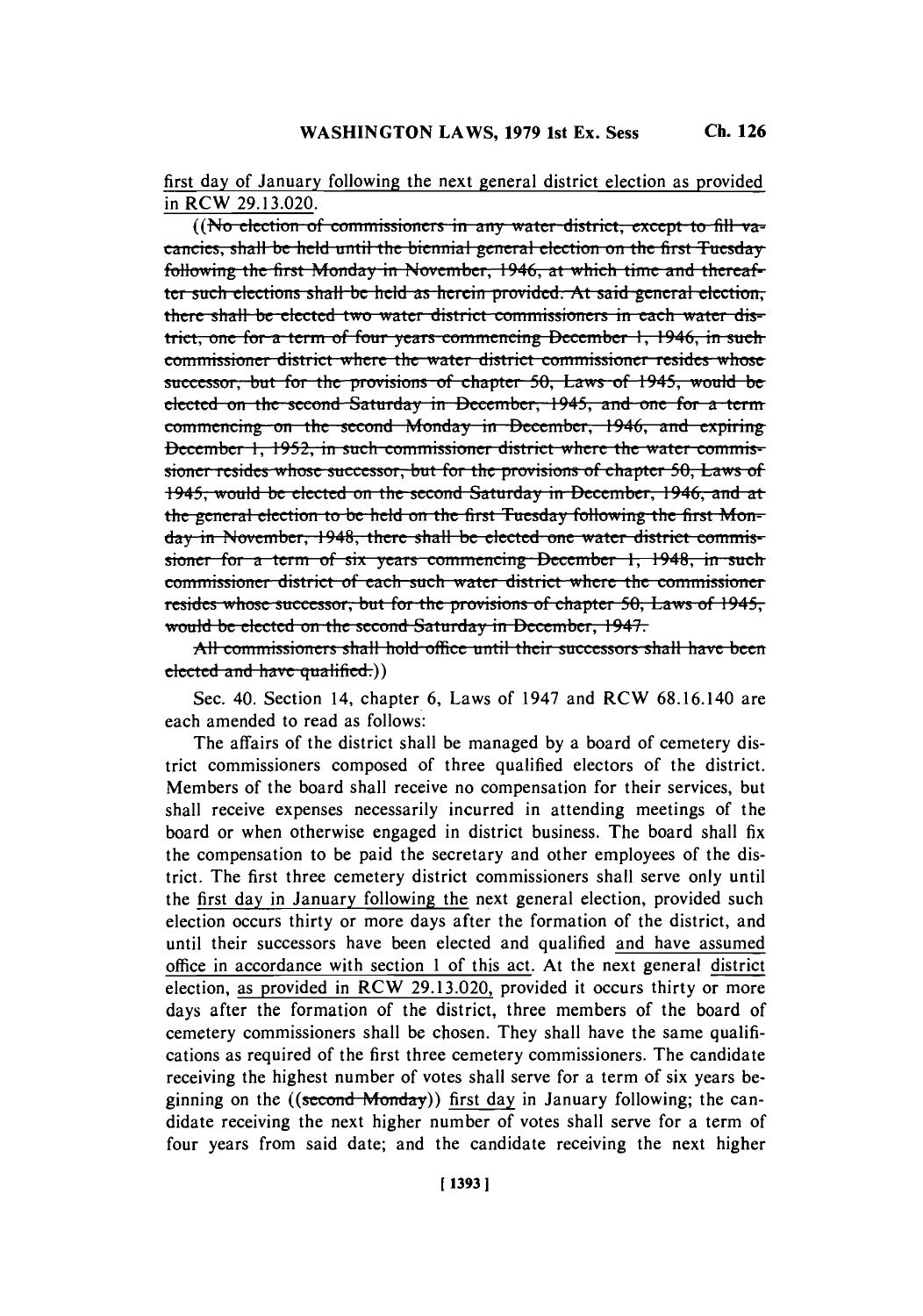number of votes shall serve for a term of two years from said date. Upon the expiration of their respective terms, ((successors)) all cemetery commissioners shall be ((chosen)) elected for terms of six years to begin on the ((second Monday)) first day in January next succeeding the day of elec $tion(( - Such \textit{~commissioners}))$  and shall serve until their successors have been elected and qualified and assume office in accordance with section 1 of this act. Elections shall be called, noticed, conducted and canvassed **by** the same officials as provided for general county elections. The polling places for a cemetery district election shall be those of the county voting precincts which include any of the territory within the cemetery district, and may be located outside the boundaries of the district, and no such election shall be held irregular or void on that account.

Sec. 41. Section **5,** chapter 264, Laws of 1945 as last amended **by** section **1,** chapter **11,** Laws of **1957** and RCW 70.44.040 are each amended to read as follows:

The provisions of Title 54 RCW relating to elections and procedure of the commission((<del>, except vacancies occurring therein,</del>)) and boundaries and consolidation of public utility districts shall govern public hospital districts, except that: **(1)** Vacancies in hospital commissions shall be governed **by** chapter 70.44 RCW as now or hereafter amended; (2) elections in hospital districts shall be in odd-numbered years as provided in RCW **29.13.020; (3)** the total vote cast upon the proposition to form  $((the))$  a hospital district shall exceed forty percent of the total number of votes cast in the precincts comprising the proposed district((s)) at the (( $next$ )) preceding general and county election( $(\frac{1}{2}$  and  $\frac{1}{2}$  except that)); and (4) hospital district commissioners shall hold office for the term of six years and until their successors are elected and qualified, each term to commence on the  $((second Monday))$ first day in January ( $(m - each - year)$ ) following the election. At the election at which the proposition is submitted to the voters as to whether a district shall be formed, three commissioners shall be elected to hold office, respectively, for the terms of two, four, and six years. **All** candidates shall be voted upon **by** the entire district, and the candidate residing in commissioner district No. **I** receiving the highest number of votes in the hospital district shall hold office for the term of six years; the candidate residing in commissioner district No. 2 receiving the highest number of votes in the hospital district shall hold office for the term of four years; and the candidate residing in commissioner district No. **3** receiving the highest number of votes in the hospital district shall hold office for the term of two years. The first commissioners to be elected shall take office immediately when qualified in accordance with section 2 of this act. Each term of the initial commissioners shall date from the time above specified following the organizational election, but shall also include the period intervening between the organizational election and the ((beginning of the regular terms specified in this section)) first day of January following the next district general election: